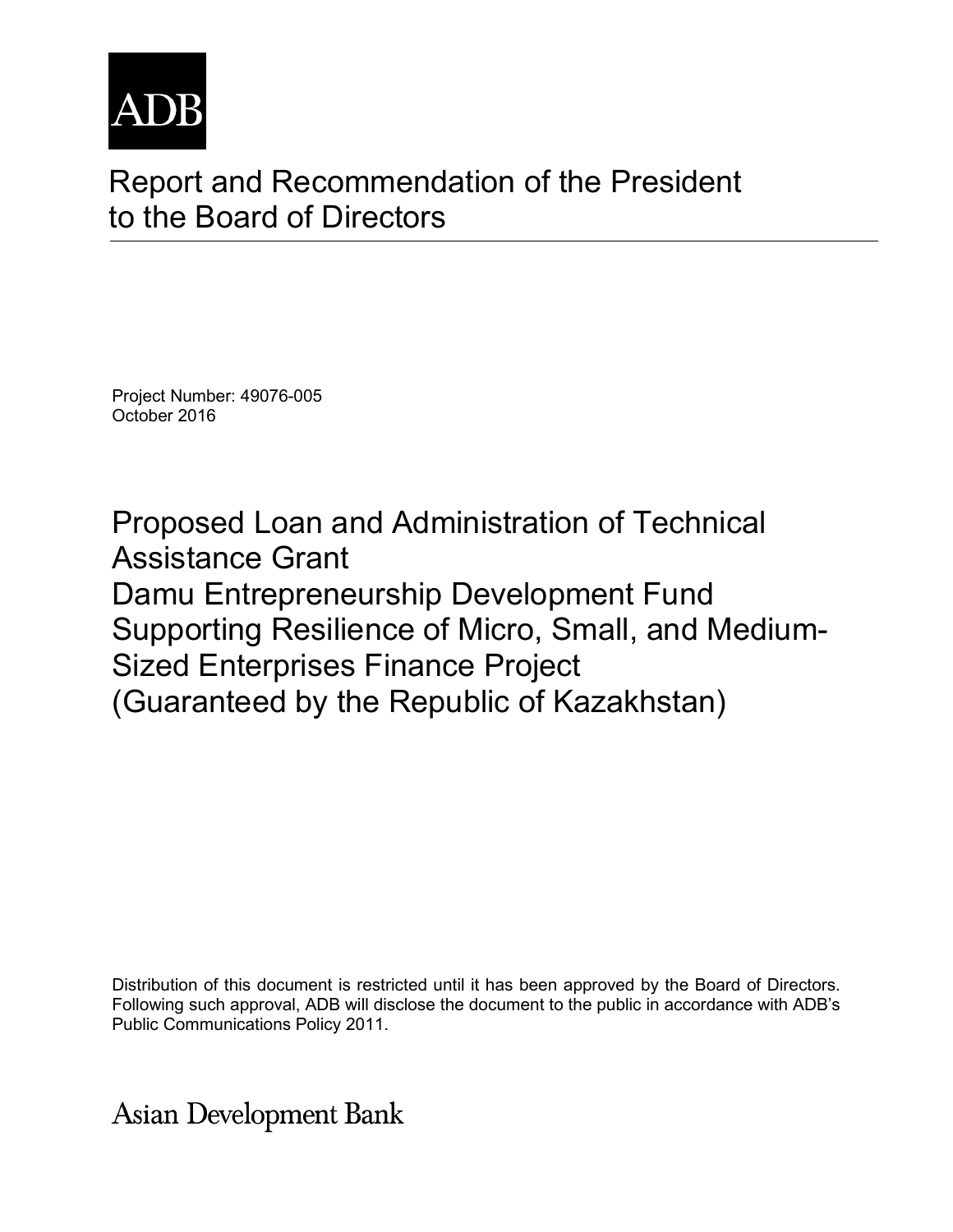# **CURRENCY EQUIVALENTS**

(as of 30 September 2016)

| Currency unit | $\overline{\phantom{0}}$ | tenge $(T)$ |
|---------------|--------------------------|-------------|
| T1.00         | =                        | \$0.00296   |
| \$1.00        | $\equiv$                 | T338.42     |

## **ABBREVIATIONS**

| <b>ADB</b>   | Asian Development Bank                     |
|--------------|--------------------------------------------|
| <b>ACF</b>   | Asian Credit Fund                          |
| <b>BCC</b>   | <b>Bank CenterCredit</b>                   |
| <b>BOA</b>   | <b>Bank of Astana</b>                      |
| <b>CAGR</b>  | compound annual growth rate                |
| Damu         | Damu Entrepreneurship Development Fund     |
| <b>ESMS</b>  | environmental and social management system |
| <b>GDP</b>   | gross domestic product                     |
| <b>MFF</b>   | multitranche financing facility            |
| <b>MSMEs</b> | micro, small, and medium-sized enterprises |
| <b>NBK</b>   | National Bank of Kazakhstan                |
| <b>PAM</b>   | project administration manual              |
| <b>PFI</b>   | participating financial institution        |
| <b>SMEs</b>  | small and medium-sized enterprises         |
| TА           | technical assistance                       |

# **NOTE**

In this report, "\$" refers to US dollars.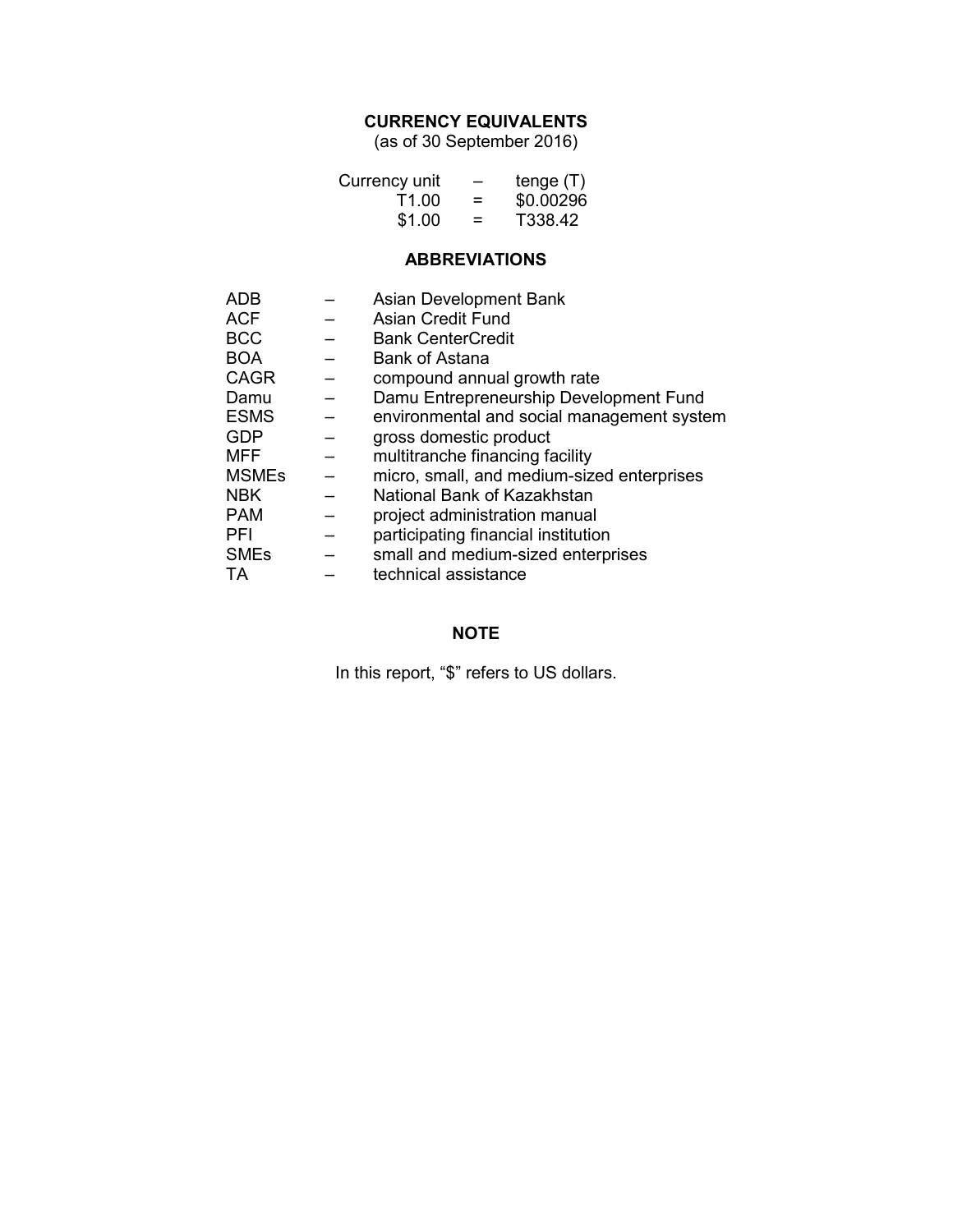| <b>Vice-President</b><br><b>Director General</b><br><b>Director</b> | W. Zhang, Operations 1<br>S. O'Sullivan, Central and West Asia Department (CWRD)<br>R. Hartel, Public Management, Financial Sector, and Trade Division,<br><b>CWRD</b>                                                                                                                                                                                                                                                                                                                                                                                                                                                                                                                                                                                                                                                                                                                                                                                 |
|---------------------------------------------------------------------|--------------------------------------------------------------------------------------------------------------------------------------------------------------------------------------------------------------------------------------------------------------------------------------------------------------------------------------------------------------------------------------------------------------------------------------------------------------------------------------------------------------------------------------------------------------------------------------------------------------------------------------------------------------------------------------------------------------------------------------------------------------------------------------------------------------------------------------------------------------------------------------------------------------------------------------------------------|
| <b>Team leader</b><br><b>Team members</b>                           | I. Martinez, Senior Private Sector Development Specialist, CWRD<br>M. Ajmera, Senior Social Development Specialist (Safeguards),<br>CWRD<br>R. Barreto, Financial Sector Specialist, CWRD<br>S. Campbell, Senior Social Development Specialist, CWRD<br>M. De Los Reyes, Senior Treasury Specialist, Treasury Department<br>N. Djenchuraev, Senior Environment Specialist, CWRD<br>M. Etrata, Associate Project Analyst, CWRD<br>G. Giannetto, Senior Financial Sector Specialist, East Asia<br>Department<br>C. Godoy, Operations Assistant, CWRD<br>S. Hruschka, Unit Head, Project Administration, Private Sector<br><b>Operations Department</b><br>A. Kaliyeva, Associate Project Officer (Financial Sector), Kazakhstan<br><b>Resident Mission, CWRD</b><br>D. Perkins, Senior Counsel, Office of the General Counsel<br>D. C. Song, Senior Financial Sector Specialist, CWRD<br>P. Wyatt, Principal Private Sector Development Specialist, CWRD |
| Peer reviewer                                                       | P. Marro, Principal Financial Sector Specialist, South Asia<br>Department                                                                                                                                                                                                                                                                                                                                                                                                                                                                                                                                                                                                                                                                                                                                                                                                                                                                              |

In preparing any country program or strategy, financing any project, or by making any designation of or reference to a particular territory or geographic area in this document, the Asian Development Bank does not intend to make any judgments as to the legal or other status of any territory or area.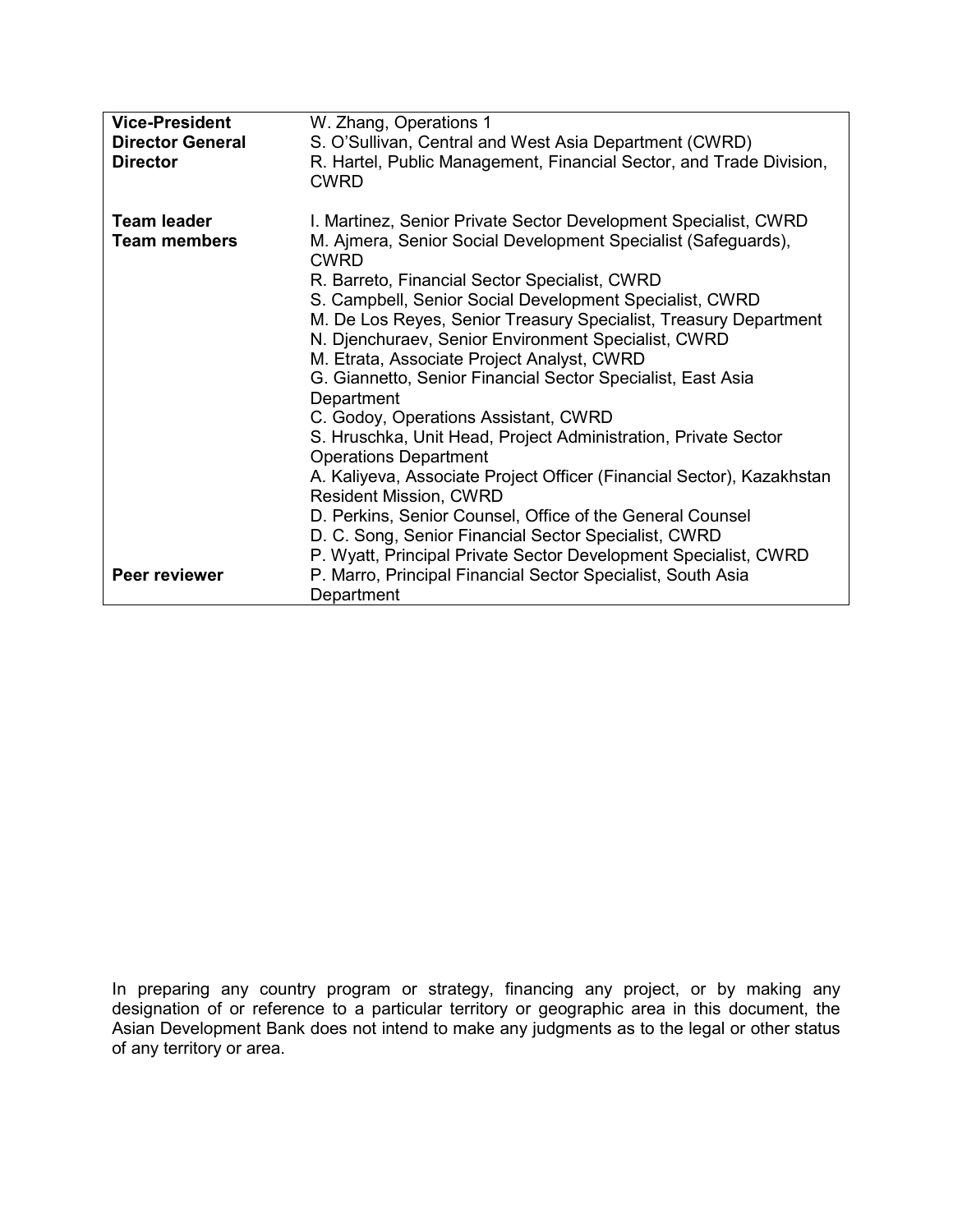# **CONTENTS**

|      |                                   | PROJECT AT A GLANCE                                                                                                       |                       |
|------|-----------------------------------|---------------------------------------------------------------------------------------------------------------------------|-----------------------|
|      |                                   | THE PROPOSAL                                                                                                              | 1                     |
| II.  |                                   | THE PROJECT                                                                                                               | 1                     |
|      | А.<br><b>B.</b><br>C.<br>D.<br>Ε. | Rationale<br>Impact and Outcome<br>Outputs<br><b>Investment and Financing Plans</b><br><b>Implementation Arrangements</b> | 1<br>4<br>5<br>5<br>6 |
| III. |                                   | <b>TECHNICAL ASSISTANCE</b>                                                                                               | 6                     |
| IV.  | <b>DUE DILIGENCE</b>              |                                                                                                                           | 7                     |
|      | А.<br><b>B.</b><br>C.<br>D.<br>Ε. | <b>Economic and Financial</b><br>Governance<br>Poverty and Social<br>Safeguards<br><b>Risks and Mitigating Measures</b>   | 7<br>8<br>8<br>9<br>9 |
| V.   |                                   | ASSURANCES AND CONDITIONS                                                                                                 | 10                    |
| VI.  |                                   | <b>RECOMMENDATION</b>                                                                                                     | 10                    |
|      | <b>APPENDIXES</b>                 |                                                                                                                           |                       |
| 1.   |                                   | Design and Monitoring Framework                                                                                           | 11                    |
| 2.   | <b>List of Linked Documents</b>   |                                                                                                                           | 13                    |

# **Page**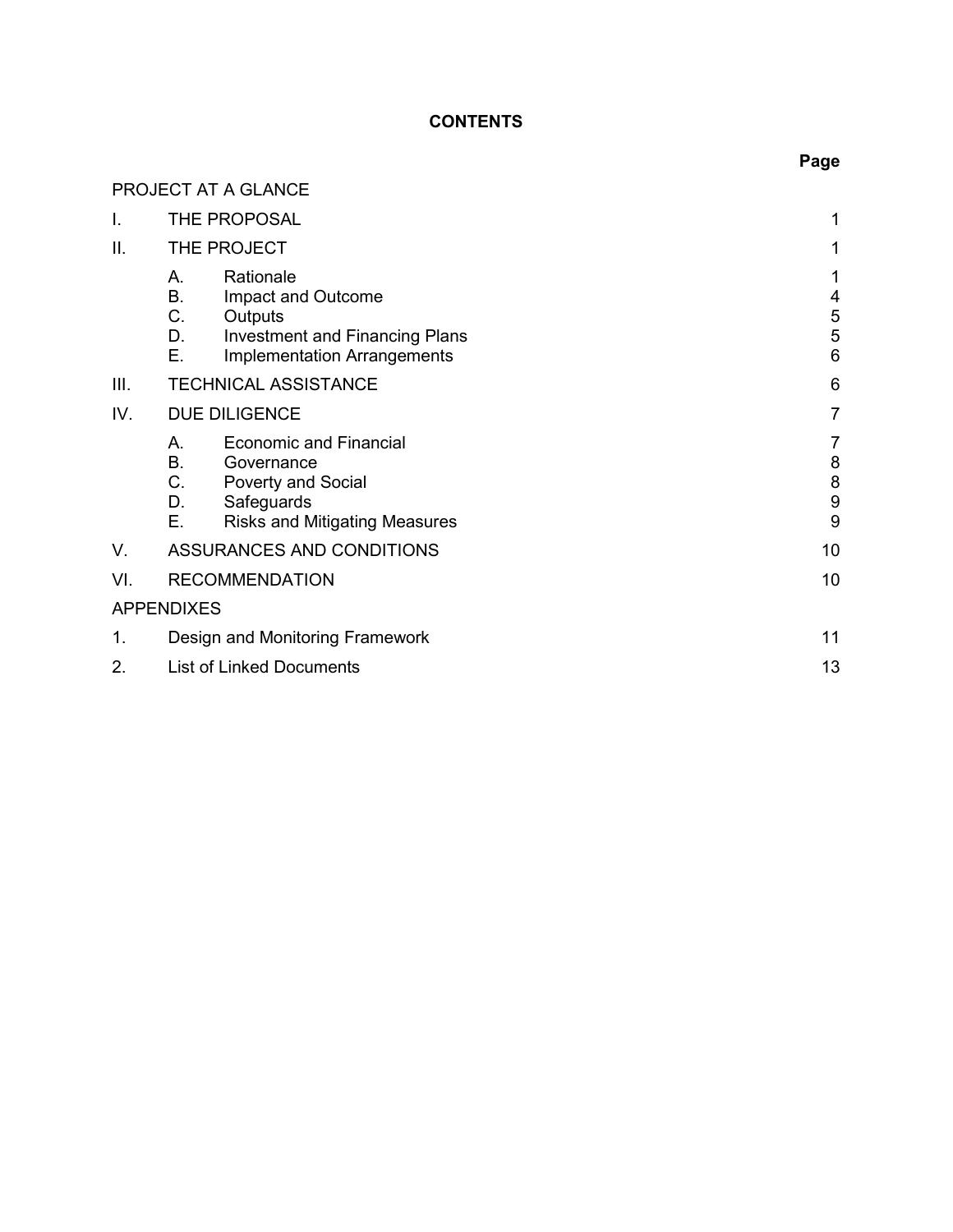# **PROJECT AT A GLANCE**

| 1. Basic Data                                                  |                                                                                                                                                                              |                                         |                  | Project Number: 49076-005         |
|----------------------------------------------------------------|------------------------------------------------------------------------------------------------------------------------------------------------------------------------------|-----------------------------------------|------------------|-----------------------------------|
| <b>Project Name</b>                                            | Supporting Resilience of Micro, Small,<br>and Medium-Sized Enterprises Finance<br>Project                                                                                    | <b>Department</b><br>/Division          | <b>CWRD/CWPF</b> |                                   |
| Country<br><b>Borrower</b>                                     | Kazakhstan<br>Damu Entrepreneurship Development<br>Fund                                                                                                                      | <b>Executing Agency</b>                 | Development Fund | DAMU Entrepreneurship             |
| 2. Sector                                                      | Subsector(s)                                                                                                                                                                 |                                         |                  | <b>ADB Financing (\$ million)</b> |
| √ Finance                                                      | Small and medium enterprise finance and leasing                                                                                                                              | <b>Total</b>                            |                  | 200.50<br>200.50                  |
| 3. Strategic Agenda                                            | <b>Subcomponents</b>                                                                                                                                                         | <b>Climate Change Information</b>       |                  |                                   |
| Inclusive economic<br>growth (IEG)                             | Pillar 2: Access to economic opportunities,<br>including jobs, made more inclusive                                                                                           | Climate Change impact on the<br>Project |                  | Low                               |
| 4. Drivers of Change                                           | <b>Components</b>                                                                                                                                                            | <b>Gender Equity and Mainstreaming</b>  |                  |                                   |
| development (GCD)                                              | Governance and capacity Client relations, network, and partnership<br>development to partnership driver of change<br>Institutional development<br>Organizational development | Effective gender mainstreaming<br>(EGM) |                  |                                   |
| Partnerships (PAR)                                             | Bilateral institutions (not client government)<br>Official cofinancing                                                                                                       |                                         |                  |                                   |
| Private sector<br>development (PSD)                            | Promotion of private sector investment                                                                                                                                       |                                         |                  |                                   |
| 5. Poverty and SDG Targeting                                   |                                                                                                                                                                              | <b>Location Impact</b>                  |                  |                                   |
| Project directly targets<br>poverty and SDGs                   | <b>No</b>                                                                                                                                                                    | Nation-wide                             |                  | High                              |
| 6. Risk Categorization:                                        | Low                                                                                                                                                                          |                                         |                  |                                   |
| 7. Safeguard Categorization                                    | Environment: FI Involuntary Resettlement: FI-C Indigenous Peoples: FI-C                                                                                                      |                                         |                  |                                   |
| 8. Financing                                                   |                                                                                                                                                                              |                                         |                  |                                   |
| <b>Modality and Sources</b>                                    |                                                                                                                                                                              | Amount (\$ million)                     |                  |                                   |
| <b>ADB</b>                                                     |                                                                                                                                                                              |                                         | 200.50           |                                   |
| Sovereign Project Ioan: Ordinary capital resources             |                                                                                                                                                                              | 200.00                                  |                  |                                   |
| Sovereign Capacity development technical assistance: Financial |                                                                                                                                                                              |                                         | 0.50             |                                   |
| Sector Development Partnership Special Fund                    |                                                                                                                                                                              |                                         |                  |                                   |
| Cofinancing<br>None                                            |                                                                                                                                                                              | 0.00<br>0.00                            |                  |                                   |
| Counterpart                                                    |                                                                                                                                                                              |                                         | 40.00            |                                   |
| <b>Beneficiaries</b>                                           |                                                                                                                                                                              |                                         | 40.00            |                                   |
| <b>Total</b>                                                   |                                                                                                                                                                              |                                         | 240.50           |                                   |
| 9. Effective Development Cooperation                           |                                                                                                                                                                              |                                         |                  |                                   |
| Use of country procurement systems                             | No                                                                                                                                                                           |                                         |                  |                                   |
|                                                                | Use of country public financial management systems<br>No                                                                                                                     |                                         |                  |                                   |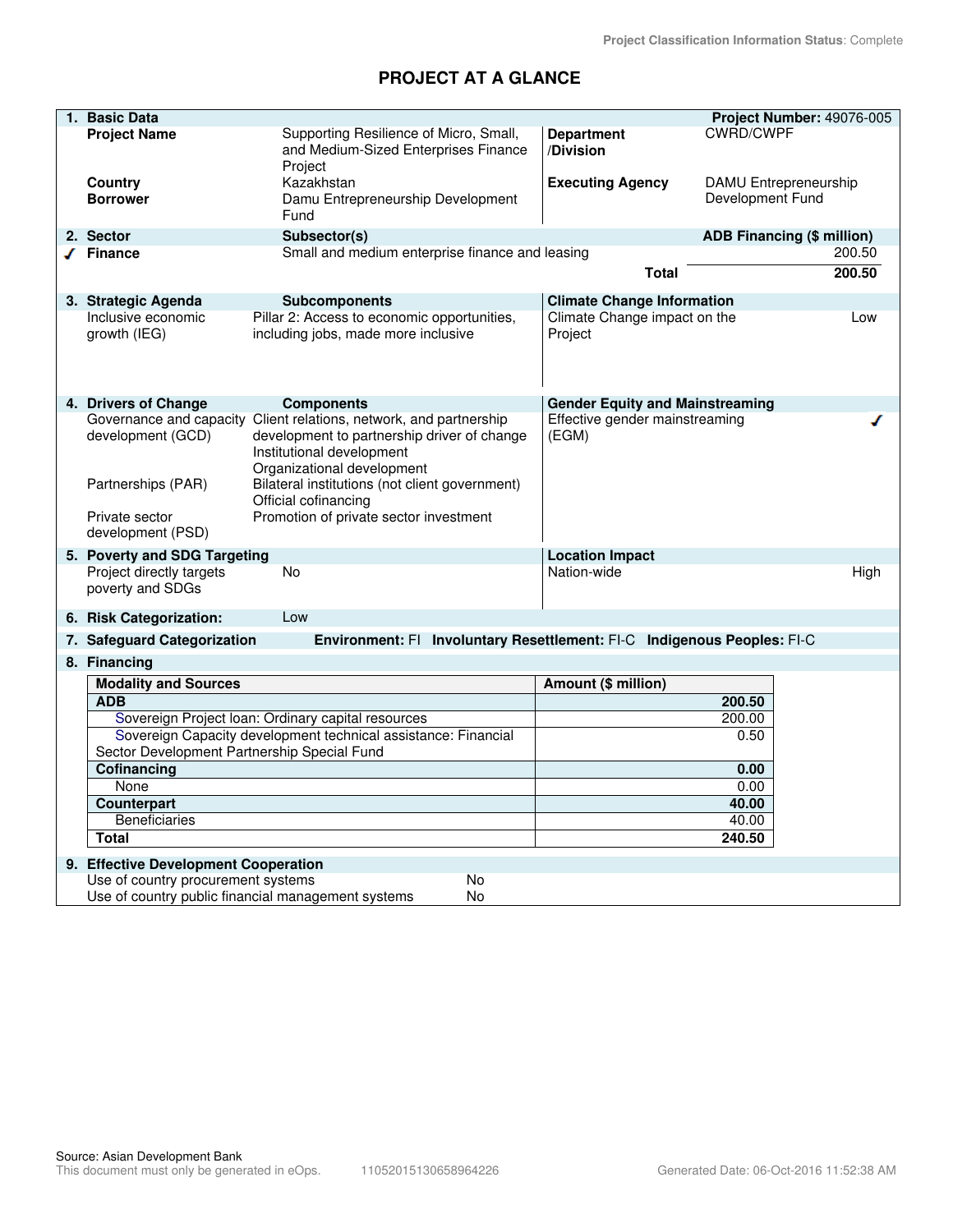## **I. THE PROPOSAL**

1. I submit for your approval the following report and recommendation on a proposed loan to Damu Entrepreneurship Development Fund (Damu), to be guaranteed by the Republic of Kazakhstan, for the Supporting Resilience of Micro, Small, and Medium-Sized Enterprises (MSMEs) Finance Project. The report also describes the proposed administration of technical assistance (TA) to be provided by the Financial Sector Development Partnership Special Fund<sup>1</sup> for Strengthening Micro, Small, and Medium-Sized Enterprise Finance, and if the Board approves the proposed loan, I, acting under the authority delegated to me by the Board, approve the  $TA.^2$ 

2. The proposed financial intermediation loan will provide local currency credit to sustain operations of and employment by MSMEs during the current economic slowdown. The TA will strengthen credit origination and management of selected participating financial institutions (PFIs) to better serve MSMEs. $3$ 

## **II. THE PROJECT**

#### **A. Rationale**

3. Kazakhstan's economy significantly depends on hydrocarbons, which in 2015 represented 25% of its gross domestic product (GDP) and more than 70% of export revenues. While GDP growth was robust at an average 10.2% per annum during 2000–2007, economic performance has been volatile since the 2008 global financial crisis. The economy rebounded with an average GDP growth of 6.5% (2010–2013) but then declined to 4.2% (2014), dropped sharply to 1.2% in 2015, and is expected to remain subdued at 0.1% in 2016.<sup>4</sup> The slowdown is a result of a sharp drop in hydrocarbon revenues, the recession in the Russian Federation, and weakening demand from Kazakhstan's main trading partners. The reduction in foreign exchange income in 2015 prompted the central bank to move to a floating exchange rate regime. From 2014 to mid-2016, the tenge lost 55.8% of its value against the US dollar $^5$  and, despite price controls and a restrictive monetary policy, inflation nearly doubled to 13.6% at the end of 2015, from 7.4% at the end of 2014.<sup>6</sup> Improving MSMEs' productivity, and the resilience of microenterprises as a source of income for the low-income population, is essential to boost the non-oil economy and reduce macroeconomic volatility.

4. While the cities of Astana and Almaty and the Atyrau region generated 42% of value addition in 2015, 86% of Kazakhstan's 17.5 million residents live in rural districts and regional towns. Agriculture represents 24% of employment. In 2015, the rural poverty head count of 4.7% exceeded the urban poverty head count of 1.4%, indicating that the rural population is primarily engaged in low-productivity agriculture and trapped in low-wage jobs. Support of the rural economy is essential to sustain income for low-income families and create demand for

 1 Financing partner: the Government of Luxembourg.

 $2^2$  The design and monitoring framework is in Appendix 1.

<sup>3</sup> The project is included in Asian Development Bank (ADB). 2015. *Country Operations Business Plan: Kazakhstan, 2016–2018.* Manila. ADB provided project preparatory TA for Micro, Small, and Medium-Sized Enterprise Development (TA 8918-KAZ). The project is aligned with the priorities identified under ADB. 2012. *Country Partnership Strategy: Kazakhstan, 2012–2016*. Manila.

<sup>4</sup> ADB. 2016. *Asian Development Outlook, 2016*. Manila.

 $^{5}$  From T188 = \$1 to T337 = \$1.

<sup>6</sup> ADB provided countercyclical support of \$1 billion to mitigate the adverse impact of the macro shocks described. ADB. 2015. *Report and Recommendation of the President to the Board of Directors: Proposed Loan to the Republic of Kazakhstan for Countercyclical Support.* Manila.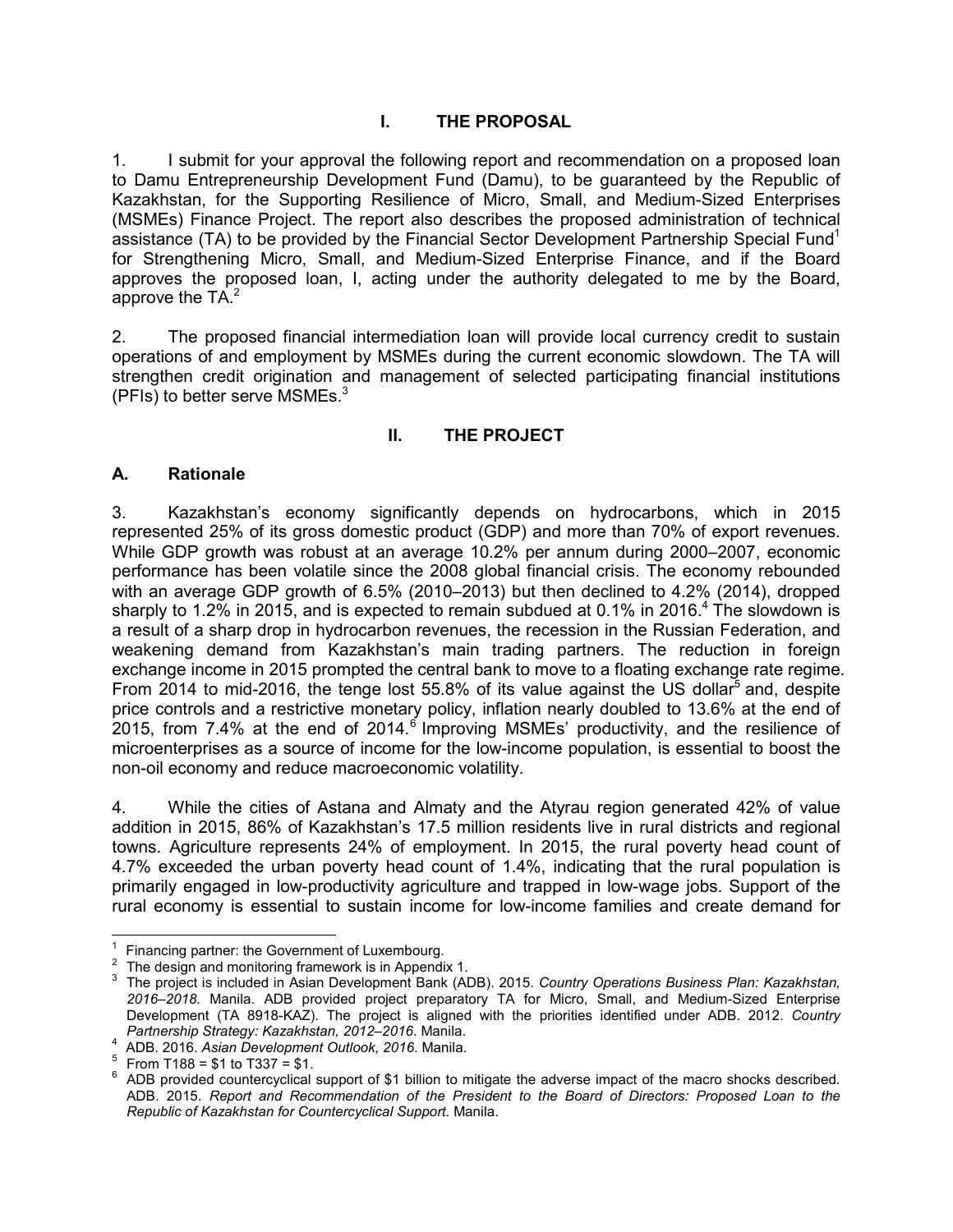goods and services provided by MSMEs, including farmers. However, agricultural productivity is hampered by low standards of quality and inadequate infrastructure. Financial service coverage in rural areas is inadequate—only 48% of rural adults have a bank account.<sup>7</sup>

5. In 2015, Kazakhstan had 1.1 million MSMEs, of which 930,000 were sole proprietorships, 176,000 small enterprises, and 2,900 medium-sized enterprises. $8$  Sole proprietors employed 49% of MSME labor, followed by small (39%) and medium-sized (12%) enterprises. MSMEs contributed 26% of GDP and 32% to employment. While sole proprietorships display low productivity with an annual output per worker of \$3,170 equivalent in 2015, their significance in providing subsistence income especially in rural areas highlights their importance as social protection for low-income households. With an annual output per worker of \$27,000, small and medium-sized enterprises (SMEs) are important for employment and income-generation.

6. A World Economic Forum business survey identified corruption, inadequate skills, and poor access to finance as major obstacles to competitiveness. The performance of the banking system is undermined by corruption, bureaucracy, related-party transactions, poor corporate governance, and imprudent lending, as witnessed by the very poor asset quality of banks.<sup>9</sup> Limited access to finance is a key obstacle to stronger productivity by MSMEs.<sup>10</sup>

7. While MSMEs contributed 26% to GDP in 2015, loans to MSMEs represented only 9.8% of GDP. Especially micro and small enterprises have insufficient documentation, credit history, and property titles to satisfy bank requirements. The banks' lending policies do not focus enough on estimated business cash flows when assessing borrowers' creditworthiness. The high cost of originating loans and the recent history of poor credit underwriting led to high perceived risk in lending to small businesses and to high lending rates that make borrowers' investments unattractive.<sup>11</sup> Only 19% of MSMEs have received a bank loan, so most fund their investments through retained earnings, and borrowings from family and friends (footnote 9).

8. The performance of the finance sector mirrors that of the economy. Economic shocks, poor credit underwriting, and currency devaluations have hurt the performance and stability of the banks and eroded public confidence. In 2011–2013, the loan book expressed in dollar terms grew by a compound annual growth rate (CAGR) of 10.9%, medium-sized loans surged at a CAGR of 119.0%, and deposits grew at a moderate CAGR of 7.7%. In this period, profitability improved from a negative return on assets to a positive one of 1.8%, and capital adequacy modestly improved to 18.7%. Asset quality, however, remained extremely poor and the nonperforming loans ratio exceeded 30% in 2013. While banks' nonperforming loans ratio reportedly improved to 8% in 2015 as a result of write-offs and massive transfers to special purpose vehicles, doubts about the banks' asset valuation practices suggest that the reported improvement of asset quality is overstated and that asset quality may drop again under the

 $\overline{a}$ 7 World Bank. Financial Inclusion Databank/Global Findex.

http://datatopics.worldbank.org/financialinclusion/country/kazakhstan (accessed 30 March 2016).

<sup>&</sup>lt;sup>8</sup> Source: National Statistical Office. The government classifies enterprises by the number of workers and by income. In 2016, microenterprises have an annual income up to \$184,000 equivalent or up to 15 employees; small businesses have less than 100 employees and up to \$1.8 million annual income; and medium-sized businesses have less than 250 employees and up to \$18.4 million annual income.

<sup>9</sup> Sector Assessment (Summary): Finance (accessible from the list of linked documents in Appendix 2).

<sup>10</sup> World Bank and International Finance Corporation. 2014. *Enterprise Surveys: Kazakhstan Country Profile 2013.*  Washington DC*;* World Economic Forum. 2014. *The Global Competitiveness Report, 2015–2016.* Geneva; and World Bank. 2016. *Doing Business 2016: Measuring Regulatory Quality and Efficiency.* Washington DC.

<sup>&</sup>lt;sup>11</sup> Bank annual lending rates in tenge range from 14% to 25%, and those in foreign currency range from 5% to 12%.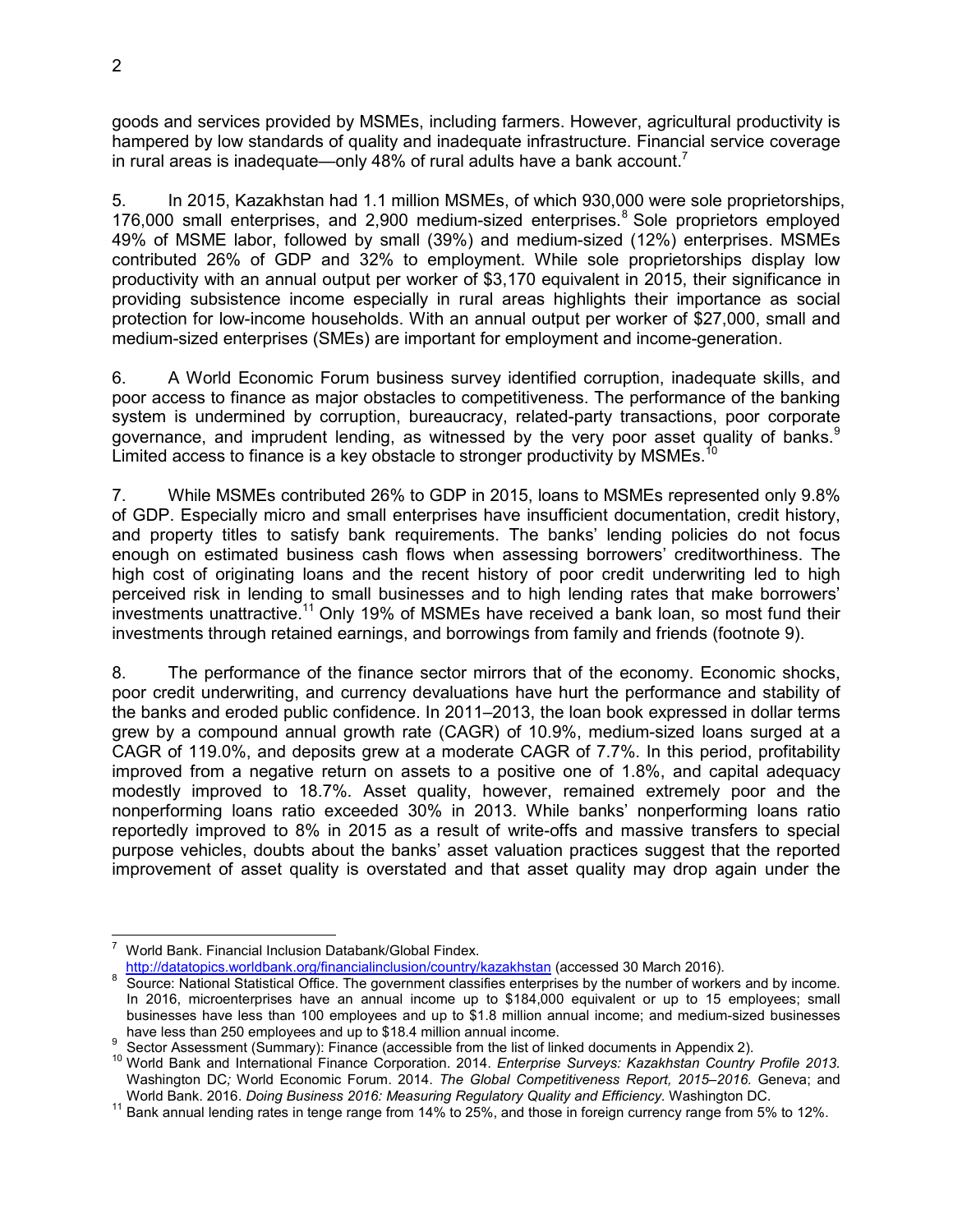current economic decline.<sup>12</sup>

9. The sharp devaluation of the tenge against the dollar (footnote 5) seriously affected the solvency and profitability of some banks, including systemically important banks. Expressed in dollar terms, bank loans contracted by a CAGR of 27.3%, and loans to micro and small enterprises declined by a CAGR of 14.7% during 2014–2015. As a result, the banking system's depth, expressed by the ratio of private sector credit to GDP, remained at a low 38% in 2015.

10. In 2015, banks were moderately capitalized, with a total capital adequacy ratio of 15.9%. While exceeding the regulatory minimum of 7.5%, banking system solvency remains highly susceptible to the volatile economy and unresolved asset quality issues. The stress tests carried out by the International Monetary Fund in the context of the financial sector assessment program conducted in early 2014 showed that the capital of many banks would not be able to sufficiently absorb shocks of the magnitude witnessed in 2014 and in 2015.<sup>13</sup> The significant volume of nonperforming loans will require write-offs and loan loss provisions over an extended period, and low net interest margins will limit banks' ability to generate additional capital through retained earnings. Additional capital will likely be needed to meet Basel III requirements, which are being phased in by the National Bank of Kazakhstan (NBK) from 2015 to 2019.

11. High exchange rate volatility resulted in a surge of deposit dollarization from 35% (2010) to 70% (2015), while local currency loans represented 66% of loans in 2015. This led to substantial open foreign currency positions. Banks' lending in local currency was constrained by the NBK's monetary policy and measures to counter currency speculation. In 2014 and 2015, the NBK provided cross-currency swaps up to 12 months. Tenge funding is essential to help reduce currency-related risks of financial institutions and their borrowers.

12. **Government's strategy.** Recognizing their significance for employment, innovation, and non-oil economic growth, the government is supporting MSMEs. The national development strategy Kazakhstan 2050 targets to increase the contribution of SMEs to GDP to 50% by 2020. The Roadmap for Business 2020, Employment Roadmap 2020, and the State Program of Industrial and Innovative Development (2015–2019) contain measures for MSME support.<sup>14</sup> Lack of access to finance is identified as a key constraint to MSME growth. The government has in place several programs to support SME finance along with development partners.<sup>15</sup> Those programs are implemented through Damu, a government-owned agency mandated to provide loans and guarantees to MSMEs via financial intermediaries on commercial and concessional terms.<sup>16</sup>

13. **ADB's value addition**. The project will provide loans for MSMEs and support financial inclusion, especially outside the two major cities, by providing funds for working capital and investment loans. Access to finance for businesses owned by women is encouraged through agreed lending targets and gender policies. To meet these objectives, the Asian Development Bank (ADB) carefully selected PFIs that (i) have a significant regional footprint, (ii) have top

 $\frac{1}{2}$  $12$  "Nonperforming loans" should be interpreted with caution: rescheduled loans are not reported as nonperforming

loans. <sup>13</sup> International Monetary Fund. 2014. *Financial Sector Assessment Program, Kazakhstan*. Washington, DC.

<sup>14</sup> Government of Kazakhstan. 2012. *Kazakhstan–2050 Strategy*. Astana; Government of Kazakhstan. 2015. *Roadmap for Business–2020*. Astana; Government of Kazakhstan. 2014. *State Program of Industrial and Innovative Development of the Republic of Kazakhstan, 2015–2019*. Astana; and Government of Kazakhstan. 2014. *Employment Roadmap 2020*. Astana.

<sup>&</sup>lt;sup>15</sup> Development Coordination (accessible from the list of linked documents in Appendix 2).

<sup>&</sup>lt;sup>16</sup> Loans to financial institutions represented around 70% of Damu's T355.3 billion assets in 2015.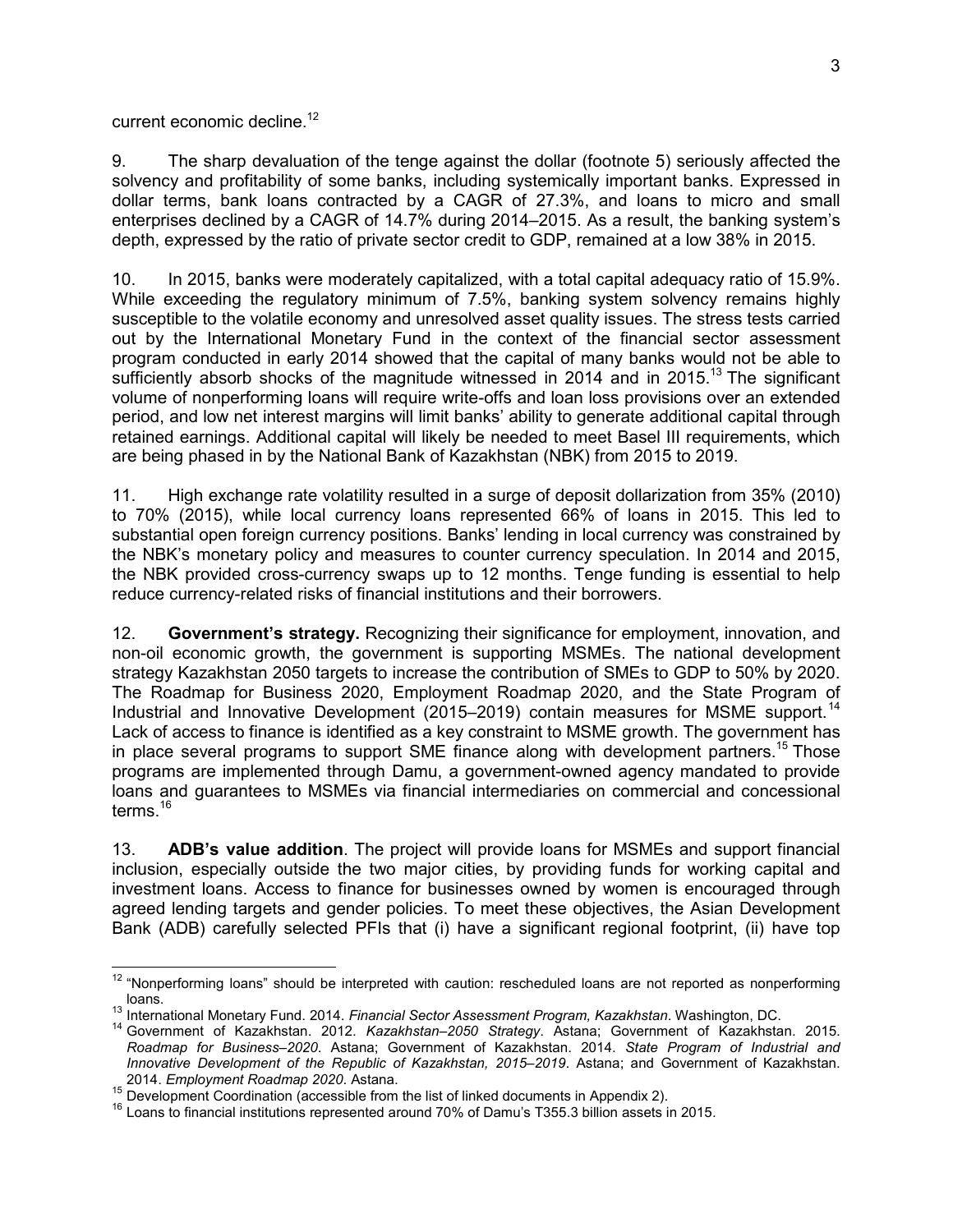management commitment to service MSMEs, and (iii) have or are willing to put in place innovative lending processes to improve lending efficiency. Critical elements of the ADB package are (i) the provision of local currency loans to address foreign exchange risks of PFIs and its borrowers, (ii) partnership with suitable PFIs that compete in servicing MSMEs through different approaches, and (iii) TA to strengthen the PFIs' credit risk management and their product offerings for MSMEs.

14. **ADB sector experience and assistance program.** Prior to the 2008 crisis, ADB had provided nonsovereign loans and partial credit guarantees to four banks.<sup>17</sup> Since 2010, it provided sovereign loans through a multitranche financing facility (MFF) for SMEs via banks in an aggregate amount of  $$500$  million equivalent.<sup>18</sup> The facility is expected to close in 2017. While a countercyclical support facility in 2015 helped mitigate the economic shock, the project design reflects the need for extended support to the private sector (footnote 9). Lessons from the MFF are embedded in the design of this project. First, while the MFF provided local currency to mitigate dollarization of loans to the banks and their customers, the swap instruments had to be originated and repaid in bullet payments that were inadequate to match PFI funding needs. ADB will now provide tenge through NBK, allowing periodic withdrawals through separate repo transactions that fit PFI funding needs. <sup>19</sup> Second, the project will also cover low-income microenterprise borrowers through the participation of microfinance organizations and TA to support PFIs in servicing microenterprises. Third, a larger number of PFIs, the flexibility to include additional PFIs during project implementation, and allocation of funds based on actual disbursement performance will stimulate PFI competition. Finally, a longer implementation period provides flexibility to accommodate demand fluctuation in a volatile environment.

15. **Development partner coordination**. The European Bank for Reconstruction and Development, the International Finance Corporation, the United States Agency for International Development, and the World Bank support MSMEs through (i) business development services, (ii) assistance in introducing credit scoring and improving lending technology, (iii) cluster development, and (iv) loans and equity investments in banks. ADB is coordinating with these partners and focuses on mitigating currency risk and improving PFIs' service outreach to MSMEs (footnote 15).

#### **B. Impact and Outcome**

16. The impact will be a sustained contribution of MSMEs to Kazakhstan's GDP, which is aligned with the government's objectives of supporting entrepreneurship and the contribution of MSMEs to the non-oil economy and employment under a challenging macro environment. The outcome will be that a sustainable provision of loans to MSMEs is maintained.

 $\overline{a}$  $17$  Alliance Bank (2006, \$100 million partial credit guarantee and \$50 million loan); Bank CenterCredit (2007, T6 billion loan); BTA Bank (2006, \$75 million loan); and Kazkommertsbank (2007, \$100 million partial credit

guarantee). The loans to BTA Bank and Alliance were restructured and partly written off. <sup>18</sup> ADB. 2010. *Report and Recommendation of the President to the Board of Directors: Proposed Multitranche Financing Facility to the Republic of Kazakhstan for the Small and Medium Enterprise Investment Program*. Manila.

<sup>19</sup> The NBK liquidity facility will take the form of a repo agreement between NBK and ADB documented under a TBMA/ISMA Global Master Repurchase Agreement. As part of ADB's Borrowing Program for 2016, the Board authorized ADB to source local currency to fund loans through cross-currency swap transactions and transactions of a similar nature. The repo facility with NBK has been structured to replicate the features of a swap, and therefore is considered in accordance with the Board's authorization. Local Currency Funding for ADB's Loan (accessible from the list of linked documents in Appendix 2).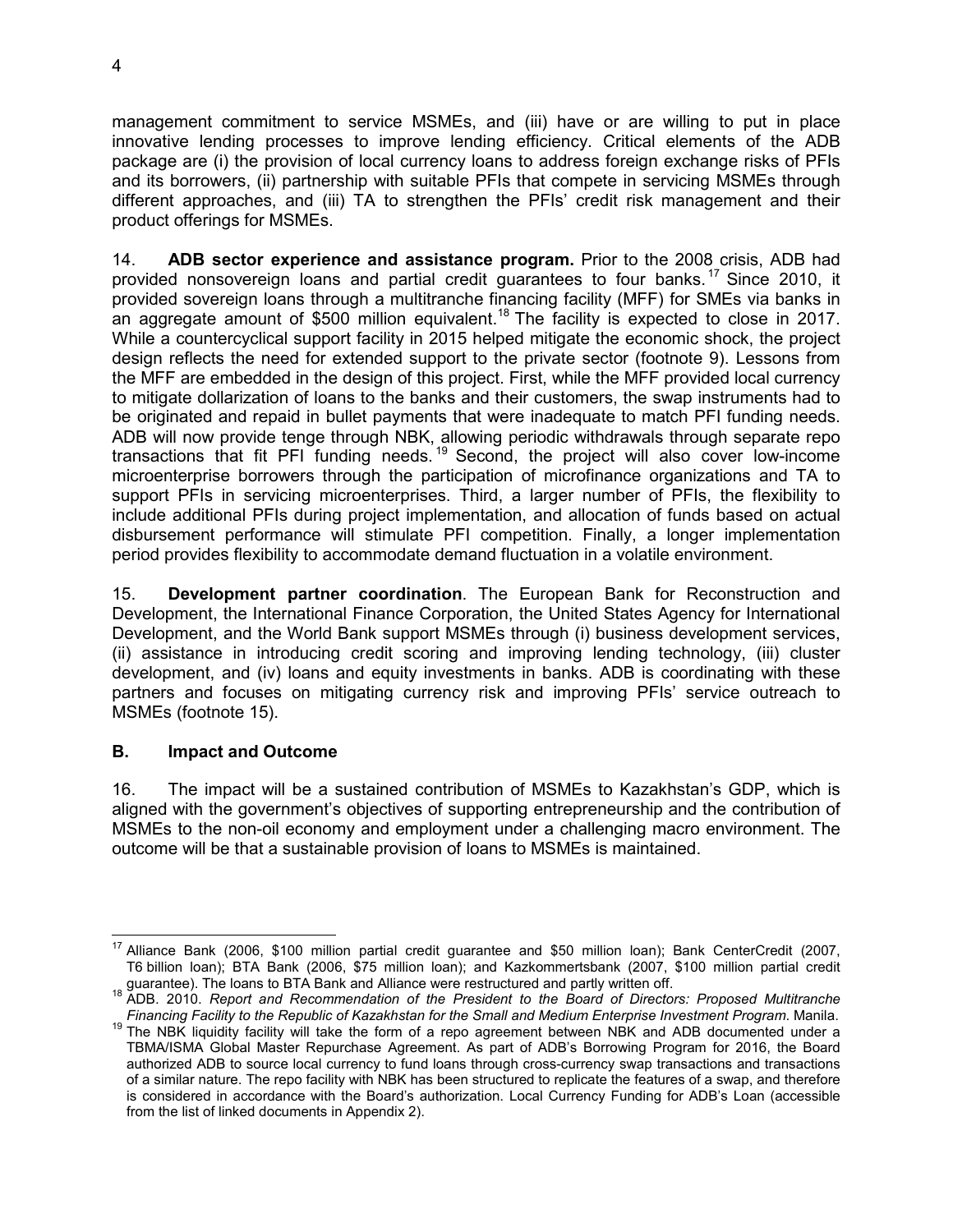#### **C. Outputs**

- 17. The project comprises the following outputs:
	- (i) **Sustained financial inclusion.** The project will fund local currency loans through PFIs to provide working capital to MSMEs, enable productive investments by MSMEs, and incentivize lending to women entrepreneurs and regions outside Astana and Almaty.<sup>20</sup> The PFIs will aim to fund at least (a) \$50 million equivalent to women-owned businesses, with a third of the total number of subborrowers being women; and (b) \$120 million equivalent to eligible subborrowers outside the cities of Astana and Almaty.
	- (ii) **Improved efficiency of PFIs' lending to MSMEs**. The project will provide TA to improve credit risk management and efficiency of selected PFIs, and to expand financing opportunities for MSMEs.

#### **D. Investment and Financing Plans**

18. The project is estimated to cost \$240 million equivalent. The government has requested a loan of T72 billion (equivalent to \$200 million) from ADB's ordinary capital resources to help finance the project. ADB will provide tenge through an innovative funding facility with the NBK, under which NBK and ADB will execute repo transactions as required to accommodate the PFIs' demand for funding to MSMEs (footnote 19). Damu will be the borrower of the loan, which will be guaranteed by the Republic of Kazakhstan. The final maturity date of the loan will match the termination date of the NBK's liquidity facility. The loan will have (i) an interest rate equal to the sum of ADB's cost of funding<sup>21</sup> and the contractual spread for sovereign guaranteed loans; (ii) a commitment charge of 0.15% per year on committed and undisbursed amounts commencing 60 calendar days after the date of the loan agreement; and (iii) such other terms and conditions set forth in the draft loan, guarantee, and project agreements. The loan tenor will be 36 months.

| <b>Table 1: Financing Plan</b>                                           |       |      |  |  |
|--------------------------------------------------------------------------|-------|------|--|--|
| <b>Amount (\$ million)</b><br><b>Share of Total (%)</b><br><b>Source</b> |       |      |  |  |
| Asian Development Bank                                                   |       |      |  |  |
| Ordinary capital resources (loan)                                        | 200.0 | 83.3 |  |  |
| Subborrowers (through equity contribution)                               | 40.0  | 16.7 |  |  |
| 240.0<br>100.0<br>Total                                                  |       |      |  |  |

Note: Every \$1.00 of an Asian Development Bank subloan is expected to mobilize, on average, an additional \$0.20 of business investment on the assumption that the participating financial institutions (PFIs) will require eligible borrowers to provide on average 16.7% of a subproject's cost with equity. PFIs will have discretion to determine the subborrower equity contributions based on the nature of the credit risk. Although not part of the PFIs' disbursements to subborrowers, the National Bank of Kazakhstan requires the PFIs to hold \$0.075 of capital for each \$1.000 they onlend under the project. The equity capital and loan loss reserves are the first defenses against any subborrower payment defaults and ensure that the PFIs are incentivized to lend to creditworthy clients. Sources: Asian Development Bank estimates, Damu Entrepreneurship Development Fund, and PFIs.

19. Damu will relend the ADB loan proceeds to qualified PFIs that meet agreed selection criteria, and pursuant to subsidiary loan agreements entered into by Damu and each PFI, on terms and conditions satisfactory to ADB. Each PFI will use the loan proceeds to finance subloans up to \$3 million equivalent to eligible MSMEs for investment and working capital

 $\overline{a}$  $^{20}$  The cumulative amount of financing provided to MSMEs is likely to exceed the ADB loan amount because the PFIs will utilize repaid subloan amounts to fund additional eligible subloans until the final maturity date of the Damu loans extended to PFIs.

<sup>&</sup>lt;sup>21</sup> 50% of the base interest rate published by the NBK as of the date of execution of the repo transaction, not less than 7% per annum, repriced quarterly.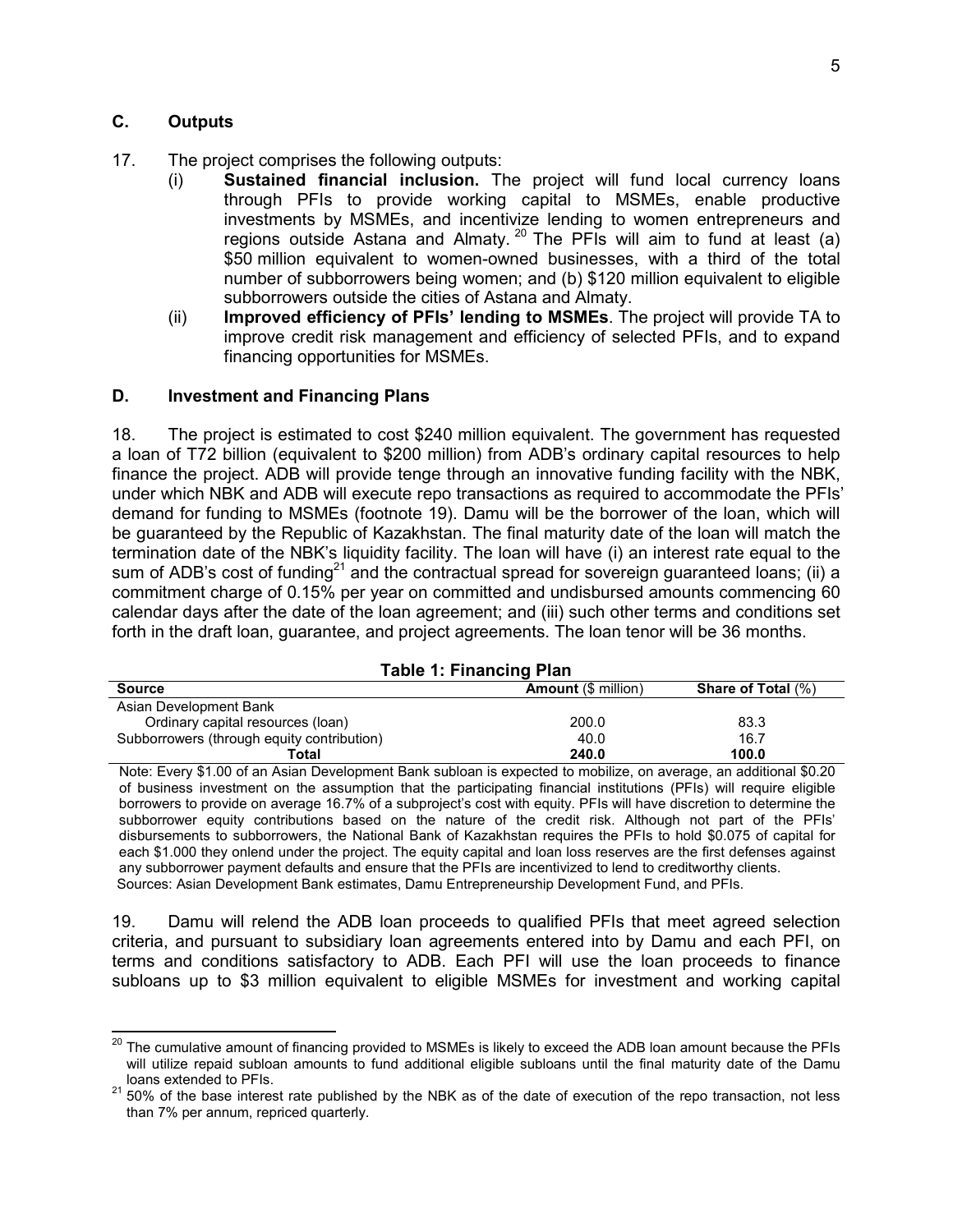purposes. For microfinance organizations, the maximum subloan size will be determined by the regulations of the NBK. $^{22}$ 

#### **E. Implementation Arrangements**

20. Damu will be the executing agency responsible for the administration and disbursement of the proceeds of the ADB loan. Qualified PFIs will be the implementing agencies.<sup>23</sup> A project management unit at Damu will administer the project, provide progress reports, oversee PFIs' compliance with ADB loan and project agreements, and manage any issues in coordination with ADB and the PFIs. The PFIs are expected to report the utilization of funds through loans to qualified MSMEs, covering the first and recurrent uses of funds until final maturity of the Damu subsidiary loans to PFIs. The implementation arrangements are summarized in Table 2 and described in detail in the project administration manual (PAM).<sup>24</sup>

21. Given the volume of trade flows with non-ADB members and the relatively small size of individual transactions, a waiver to allow MSMEs to procure goods, works, and consulting services from non-ADB member countries is requested from the ADB Board of Directors.<sup>25</sup>

| $14000$ E. Impromotivation Futurigonionto |                                                                                      |  |  |
|-------------------------------------------|--------------------------------------------------------------------------------------|--|--|
| <b>Aspects</b>                            | <b>Arrangements</b>                                                                  |  |  |
| Implementation period                     | January 2017-June 2019                                                               |  |  |
| Estimated completion date                 | 30 June 2019                                                                         |  |  |
| Estimated loan closing date               | 30 June 2019                                                                         |  |  |
| Management                                |                                                                                      |  |  |
| Executing agency<br>(i)                   | Damu Entrepreneurship Development Fund                                               |  |  |
| Implementing agencies<br>(ii)             | Qualified PFIs: Asian Credit Fund (microfinance organization), Bank of               |  |  |
|                                           | Astana, Bank CenterCredit, Bank Kassa Nova, Bereke (microfinance                     |  |  |
|                                           | organization), KazMicroFinance (microfinance organization), and Nurbank <sup>a</sup> |  |  |
| Retroactive financing                     | Up to 20% of the loan amount can be used to finance eligible subloans                |  |  |
|                                           | made by PFIs on or after the approval of the project by the ADB Board of             |  |  |
|                                           | Directors and prior to the loan effectiveness date, but no earlier than 12           |  |  |
|                                           | months before the signing date of the loan agreement.                                |  |  |
| <b>Disbursement</b>                       | The loan proceeds will be disbursed in accordance with ADB's Loan                    |  |  |
|                                           | Disbursement Handbook (2015, as amended from time to time) and                       |  |  |
|                                           | arrangements agreed between the government and ADB, including a                      |  |  |
|                                           | minimum drawdown amount of \$20 million.                                             |  |  |

#### **Table 2: Implementation Arrangements**

ADB = Asian Development Bank, PFI = participating financial institution.

a Additional PFIs could be considered during project implementation, provided they meet the eligibility criteria for the project and appropriate financial, safeguard, and integrity due diligence is conducted on each candidate. Source: Asian Development Bank.

#### **III. TECHNICAL ASSISTANCE**

22. Capacity development TA for Strengthening MSME Finance will help improve the credit risk management of selected PFIs and expand financing opportunities for MSMEs. ADB will engage with Damu and selected PFIs in providing customized solutions to upgrade PFIs' credit

 $\overline{a}$  $^{22}$  At the end of 2015, this was 8,000 times the monthly calculation index (set annually in the Budget Law), i.e., T17 million (equivalent to \$46,000).

 $^{23}$  A description of the PFIs preliminarily selected for the project is included in the Financial Analysis (accessible from the list of linked documents in Appendix 2).

 $\frac{24}{1}$  Project Administration Manual (accessible from the list of linked documents in Appendix 2).

<sup>&</sup>lt;sup>25</sup> The ADB Board of Directors must approve the waiver by a vote representing not less than two-thirds of the total voting power of the members of the Board. The Board approved a similar waiver for the ongoing MFF that is supporting SME financing in Kazakhstan (see footnote 18).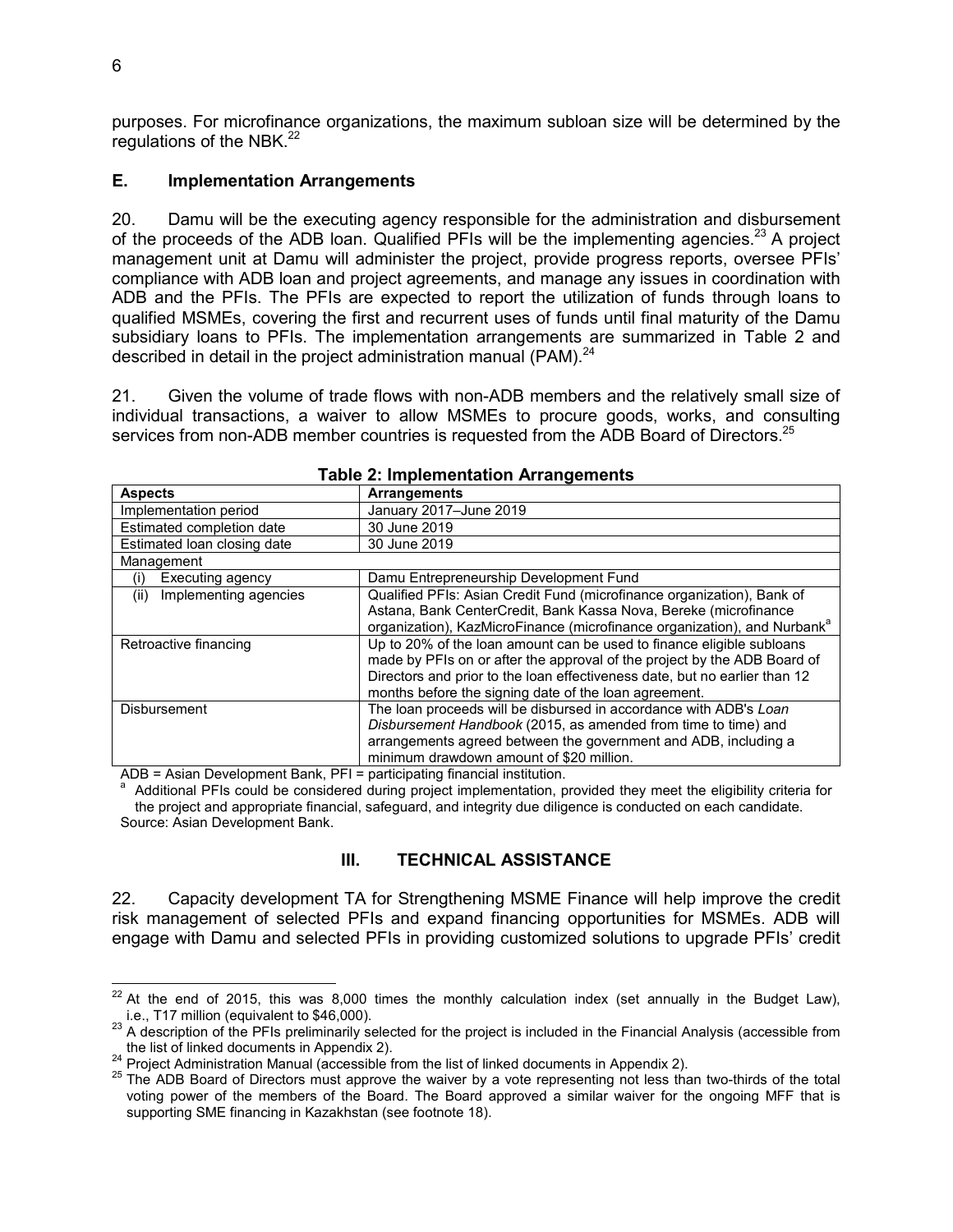origination and management, and efficiency of service outreach to MSMEs.<sup>26</sup> The TA output will be improved capacities of the PFIs to better serve MSMEs. To improve the sustainability of ADB's credit line, the TA will assist the PFIs in the following areas: (i) institutional development—including market analysis, organizational set up, introduction of new lending techniques, and product development and testing—to support banks in downscaling their lending operations to the smaller segments and development of new products for microfinance organizations; (ii) greater efficiency of the lending process and management of corporate governance and risk issues; and (iii)improvement of internal audit functions. Given the limited TA resources, and to increase the impact of the intervention, the support will be provided individually to a limited number of PFIs, which have confirmed management commitment to introduce innovations that are scalable and can demonstrate improvements in reaching to the target groups (smaller businesses, rural areas, women entrepreneurs).

23. The TA is estimated to cost \$1 million, of which \$500,000 will be financed on a grant basis by the Financial Sector Development Partnership Special Fund (footnote 1) and administered by ADB. The PFIs will fund no less than 35% of each individual TA cost. The TA will be implemented over 30 months. ADB will be the executing agency for the TA, with the Central and West Asia Department acting as the focal point.

# **IV. DUE DILIGENCE**

## **A. Economic and Financial**

 $\overline{a}$ 

24. Sustaining access to finance in a volatile macroeconomic environment positively affects MSMEs' ability to maintain their operations, selectively invest in productive technologies, and grow their businesses to reach economies of scale, thereby contributing to economic stability, diversification away from the oil economy, and preservation of jobs.

25. ADB and Damu selected four banks and three microfinance organizations as PFIs whose business strategies and performance provide a good fit with the project objectives. Most PFIs have significant MSME lending operations in the regions outside Almaty and Astana, i.e., more than half of their loan books. Bank CenterCredit (BCC), a leading lender to SMEs with a very strong branch network, serves more than 2,500 small enterprise borrowers with an average loan size of \$80,000. ADB is familiar with BCC through the MFF since 2012. BCC displays a reasonable financial performance, and acceptable risk profiles and corporate governance. Bank Kassa Nova, recently transformed from a microfinance organization into a bank that retains a strong microbusiness focus, serves more than 3,100 clients for an average loan size of \$30,000 equivalent. Bank of Astana (BOA) and Nurbank are smaller banks that recently began to target the MSME segment. BOA has 370 MSME clients, with an average loan size of \$90,000. Nurbank has 800 SMEs as borrowers with an average loan size of \$51,000. Nurbank and BOA have managements that display strong commitment to expanding the MSME business.<sup>27</sup> The participating microfinance organizations—KazMicroFinance, Asian Credit Fund (ACF), and Bereke—lend almost exclusively in rural areas and work well with women borrowers. KazMicroFinance has over 151,000 borrowers with an average loan size of \$682. ACF serves 15,000 borrowers with an average loan size of \$375. Bereke has 4,215 borrowers with an average loan size of \$945. Competition between lenders that use different strategies and distribution channels benefit the financing of small businesses.

 $26$  Attached Technical Assistance (accessible from the list of linked documents in Appendix 2).

<sup>&</sup>lt;sup>27</sup> Financial Analysis (accessible from the list of linked documents in Appendix 2).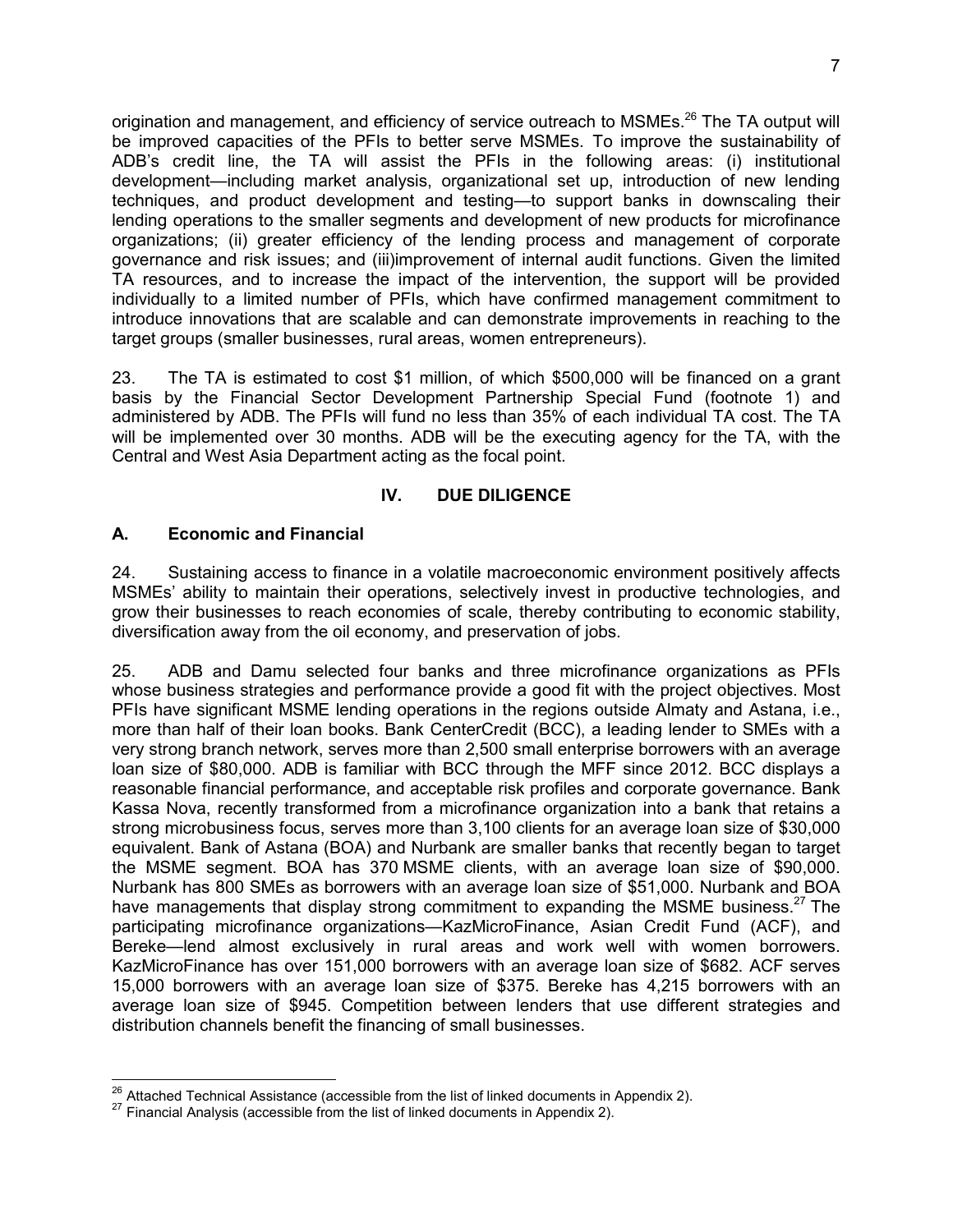26. ADB carried out due diligence on each PFI and was satisfied with their ability to assess the creditworthiness of each MSME subloan and determine the commercial terms of the subloan based on their risk profile.<sup>28</sup> Damu's capabilities to manage the borrowed funds and comply with monitoring and reporting requirements are considered appropriate, as shown under previous ADB projects, and will be further enhanced with additional Damu staff to monitor the implementation of the project. Financial due diligence indicated that, within the given high-riskcountry environment, the PFIs are exposed to significant risks, given their modest capital adequacy, poor asset quality, and weak profitability. To mitigate these risks, ADB will closely monitor compliance of PFIs with the eligibility criteria in each disbursement and throughout implementation.<sup>29</sup> Additional PFIs that satisfy agreed eligibility criteria may participate.

## **B. Governance**

27. ADB's Anticorruption Policy (1998, as amended to date) and requirements on financial management, reporting and auditing, and environmental and social safeguards were explained to and discussed with Damu and the PFIs. The specific policy requirements and supplementary measures are described in the PAM (footnote 24).

28. ADB's financial management and integrity due diligence on Damu and each PFI indicate moderate risks. Damu's capabilities are considered adequate. However, as a governmentowned institution, Damu's independence is somewhat affected by the direct influence of higher government authorities. Integrity due diligence on Damu and the PFIs included the identification of ultimate beneficial ownership and presence of politically exposed persons, which was suitably disclosed, and any issues were managed to ADB's satisfaction.<sup>30</sup> All PFIs meet ADB's antimoney-laundering due diligence requirements. The PFIs' boards of directors and management boards are composed of experienced professionals. Internal controls are generally well established, including independent internal audit units that carry out risk-based audits and report directly to the supervisory boards. $31$  All banks have credit risk functions independent from credit origination. All PFIs are regulated by the NBK and prepare annual financial statements in accordance with International Financial Reporting Standards, audited by reputable audit firms.

# **C. Poverty and Social**

29. The country's strong economic growth between 2010 and 2013 has reduced the poverty rate to 2.8% (2014) and the unemployment rate to 5% (2015).<sup>32</sup> However, the rural poverty rate remains significant at 4.9%, and the current macroeconomic instability will potentially increase

 $\overline{a}$  $^{28}$  NBK has established as a condition for providing tenge liquidity for this project that the maximum onlending rate to small and medium-sized subborrowers be not above the sum of (i) half the NBK's policy rate or 7%, whichever is higher; and (ii) 8%. As of September 2016, this limit would be 15%, which is in line with market practices. This limit does not apply to lending done by microfinance organizations, which cannot provide loans over \$50,000.

<sup>&</sup>lt;sup>29</sup> Key selection criteria for PFIs are (i) compliance with NBK's prudential regulations, adequate asset quality, and profitability; (ii) business strategies for and track record of serving MSMEs; (iii) presence of an environmental and social management system that complies with ADB's requirements and national laws, and appointment of designated staff to screen prospective subprojects; and (iv) preparation of complete financial statements in accordance with International Financial Reporting Standards, externally audited based on International Standards of Auditing. Financial Analysis and Project Administration Manual (accessible from the list of linked documents in Appendix 2).

<sup>&</sup>lt;sup>30</sup> Integrity due diligence identified politically exposed people in the ownership structure and management board of Kassa Nova Bank. ADB's integrity due diligence has classified the risks as low.

<sup>31</sup> ACF (microfinance organization) has a lower internal audit capacity and relies on the support of an internal audit team from Kompanion, a Mercy Corps subsidiary based in the Kyrgyz Republic.

<sup>&</sup>lt;sup>32</sup> National Statistics Office of Kazakhstan.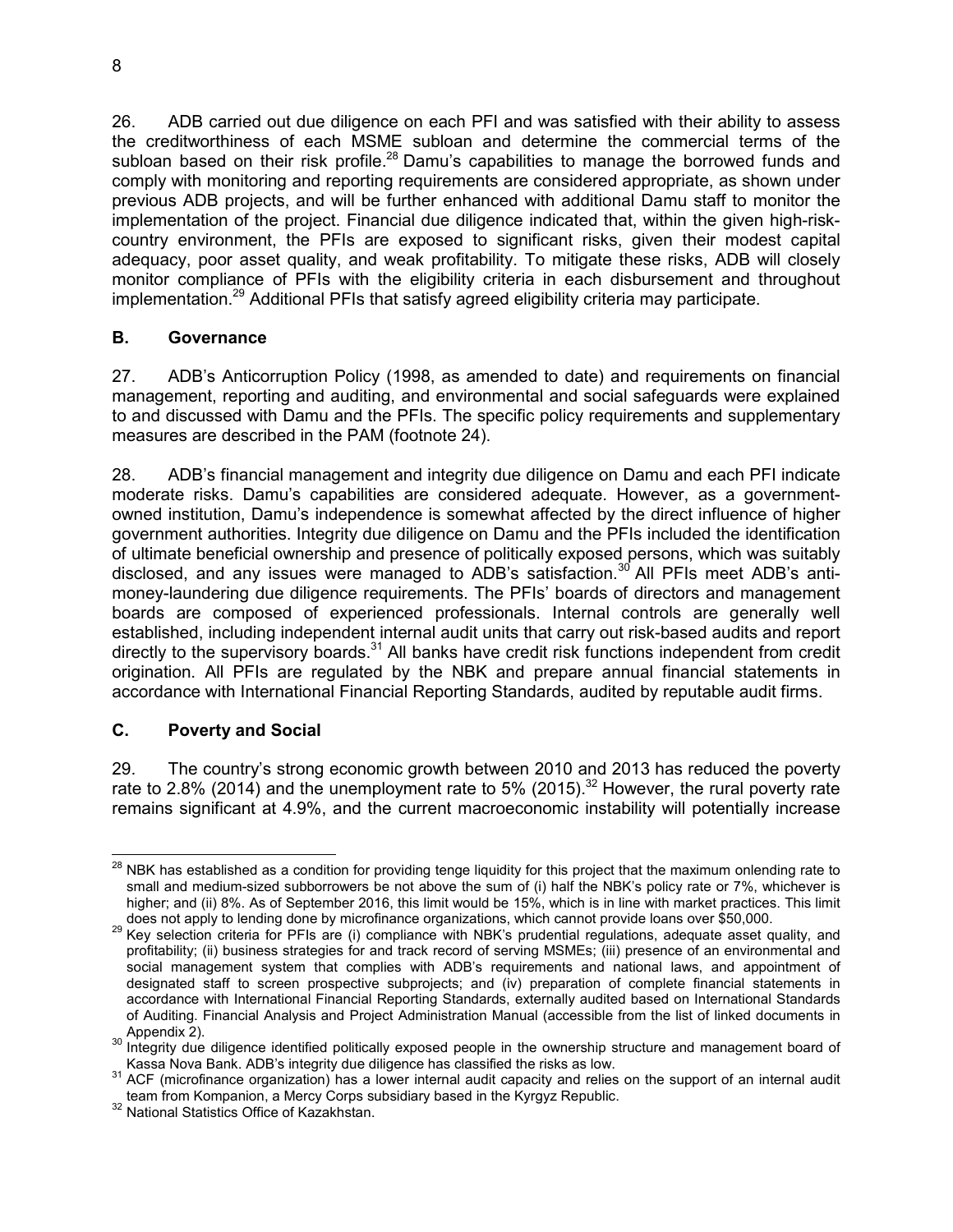poverty. Farmers and MSMEs, especially in the regions, will provide a buffer to such impacts by providing subsistence income and employment.<sup>33</sup>

30. At 68%, women's labor force participation is below that of men (78%). Women also represent a higher share of the unemployed (57% in 2015).<sup>34</sup> An ADB survey carried out in 2015 found that 58% of surveyed microenterprises owned by women had annual sales of up to \$10,000, and focused on services (34%), trade (33%), and manufacturing (20%), mainly in food and garments. This highlights the significance of microfinance for female entrepreneurs. Encouraging women entrepreneurship helps broaden the base for economic growth and provides employment and income opportunities for women and their families. The project is categorized as *effective gender mainstreaming* because it is expected to contribute to women's empowerment through the actions described in the gender action plan and the targets set in the design and monitoring framework.

# **D. Safeguards**

31. Subprojects will comply with Kazakh labor, environmental, health, safety, and social laws and regulations, as well as safeguard policies in para. 29 of ADB's Safeguard Policy Statement (2009). The project is categorized as *financial intermediary* with respect to environment and as *financial intermediary* (treated as C) for involuntary resettlement and indigenous peoples. Subprojects will not be eligible for ADB financing if they (i) appear on ADB's Prohibited Investment Activities List, or (ii) have involuntary resettlement or indigenous peoples impacts, or are classified as environment category A. As for environment, PFIs may either (i) exclude all projects with environmental impacts that exceed category C,<sup>35</sup> or (ii) permit subprojects that are classified B and C. ADB will require PFIs to maintain an environmental and social management system (ESMS) that complies with ADB's requirements and national laws, and have designated staff trained in implementing the ESMS to screen prospective subprojects, as a condition to participate in this project.<sup>36</sup> PFIs and Damu will provide to ADB semiannual ESMS monitoring reports during implementation.

# **E. Risks and Mitigating Measures**

32. Major risks and mitigating measures are summarized in Table 3 and described in detail In the risk assessment and risk management plan.<sup>37</sup> Some significant risks are related to the volatile economic operating environment and can only be partly mitigated through the project as described. However, ADB's position is protected by the strong credit of the sovereign, which guarantees the loan. The project is categorized as low risk because (i) the size of the loan amount does not exceed \$200 million, (ii) ADB and Damu have adequate mechanisms to oversee the performance of PFIs and experience in supporting MSMEs in Kazakhstan, and (iii) Damu has a solid track record in managing ADB's and other externally funded projects. The integrated benefits and impacts are expected to outweigh the costs.

 $\overline{a}$ <sup>33</sup> Summary Poverty Reduction and Social Strategy and Sector Assessment (Summary): Finance (accessible from the list of linked documents in Appendix 2).

<sup>34</sup> Kazakhstan ranks 47th out of 145 countries in the Gender Gap Index 2015. World Economic Forum. 2015. *The Global Gender Gap Report, 2015.* Geneva.

 $\frac{35}{2}$  Applicable to all participating microfinance organizations.

<sup>&</sup>lt;sup>36</sup> Financial Intermediary: Environmental and Social Management System Arrangement (accessible from the list of linked documents in Appendix 2).

<sup>&</sup>lt;sup>37</sup> Risk Assessment and Risk Management Plan (accessible from the list of linked documents in Appendix 2).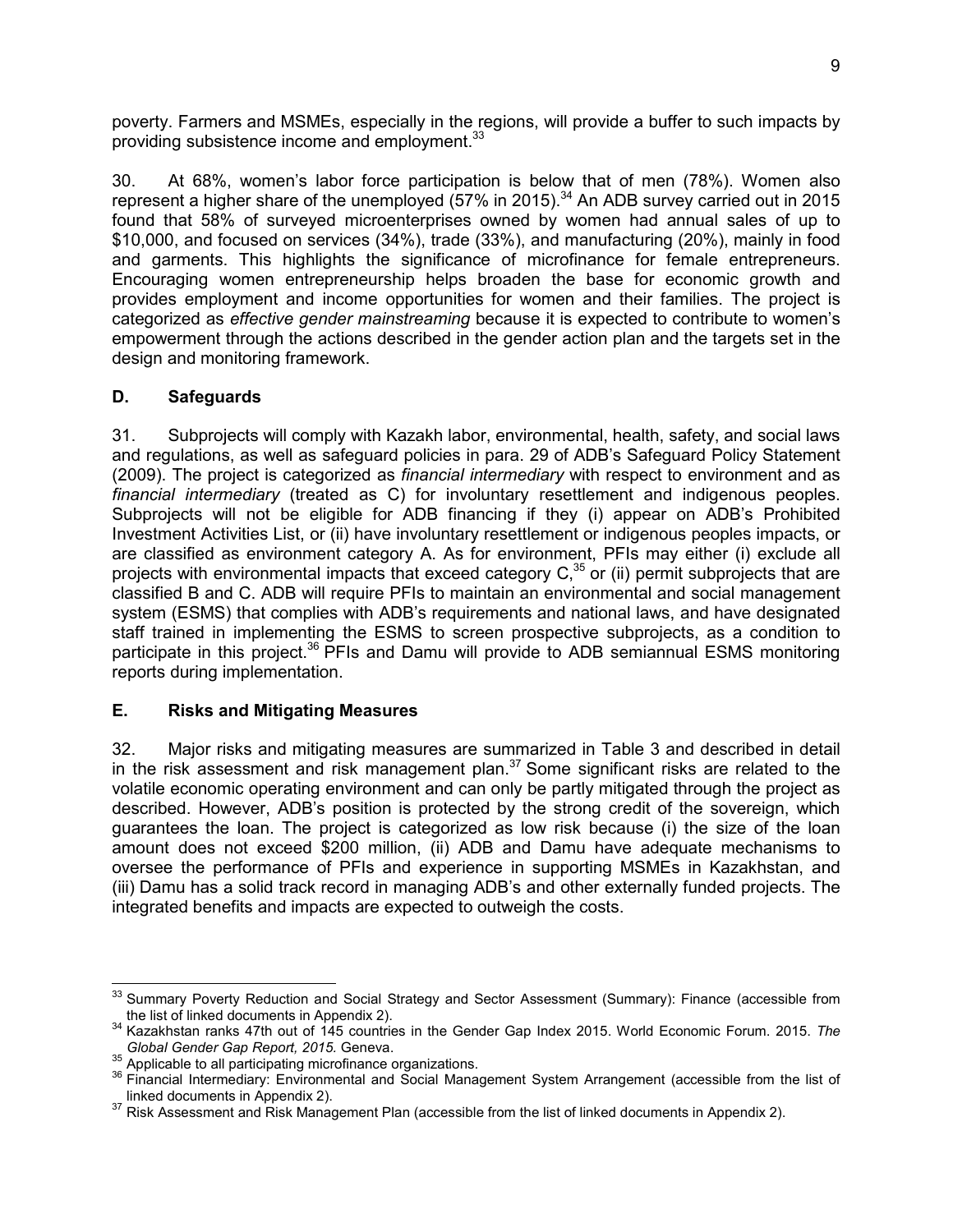| <b>Risks</b>                                  | <b>Mitigating Measures</b>                                                     |
|-----------------------------------------------|--------------------------------------------------------------------------------|
| Cumbersome government procedures              | Ongoing dialogue with borrower and guarantor will speed up the process         |
| for approval of the sovereign                 | of approval. The Damu Entrepreneurship Development Fund now has                |
| guarantee for the project cause delays        | more experience in handling these internal procedures (based on earlier        |
| in loan effectiveness.                        | ADB and other development partner projects).                                   |
| Economic slowdown further reduces             | The government is implementing countercyclical support measures to             |
| demand from micro, small, and                 | sustain growth and employment, and improve the environment for micro,          |
| medium-sized enterprises for credit           | small, and medium-sized enterprises.                                           |
| and their debt service capacity.              | Project design allows for longer implementation period, thereby                |
|                                               | accommodating demand fluctuation.                                              |
|                                               | PFIs adjust lending limits and security requirements, and increasingly         |
|                                               | denominate loans in tenge.                                                     |
| Subdued growth and external demand            | The National Bank of Kazakhstan is gradually tightening prudential             |
| may further depreciate the tenge and          | regulations toward Basel III, which will require additional capital injections |
| hurt banks' solvency, liquidity, asset        | by bank shareholders.                                                          |
| quality, and profitability.                   | ADB will closely monitor eligibility of PFIs during disbursement. Loan         |
|                                               | tenor is limited to 36 months and guaranteed by the government.                |
| PFIs' asset quality deteriorates.             | ADB will closely monitor the eligibility of PFIs during disbursement.          |
|                                               | Technical assistance will support customized efforts of PFIs to improve        |
|                                               | underwriting and risk management.                                              |
| $\mathbf{r}$<br>$- -$<br>$\sim$ $\sim$ $\sim$ |                                                                                |

**Table 3: Summary of Risks and Mitigating Measures**

ADB = Asian Development Bank, PFI = participating financial institution.

Sources: Asian Development Bank, Damu Entrepreneurship Development Fund, and National Bank of Kazakhstan.

#### **V. ASSURANCES AND CONDITIONS**

33. Damu and the PFIs have assured ADB that the implementation of the project shall conform to all applicable ADB policies, including those concerning anticorruption measures, safeguards, gender, procurement, consulting services, and disbursement as described in detail in the PAM and loan documents.

34. Damu and the PFIs have agreed with ADB on certain covenants for the project, which are set forth in the loan and project agreements. It is a condition for effectiveness that the Global Master Repurchase Agreement between ADB and the NBK is signed and effective.

#### **VI. RECOMMENDATION**

35. I am satisfied that the proposed loan would comply with the Articles of Agreement of the Asian Development Bank (ADB) and, acting in the absence of the President, under the provisions of Article 35.1 of the Articles of Agreement of ADB, I recommend that the Board approve

- (i) the loan of T72,000,000,000 to Damu Entrepreneurship Development Fund, to be guaranteed by the Republic of Kazakhstan, for the Supporting Resilience of Micro, Small, and Medium-Sized Enterprises Finance Project, from ADB's ordinary capital resources, with an annual interest rate equal to the sum of ADB's cost of raising tenge funding and the contractual spread for sovereign guaranteed loans; for a term of 36 months; and such other terms and conditions as are substantially in accordance with those set forth in the draft loan, guarantee, and project agreements presented to the Board; and
- (ii) the proposal in para. 21 of this report to permit procurement of goods, works, and services produced in nonmember countries of ADB.

Stephen Groff Vice-President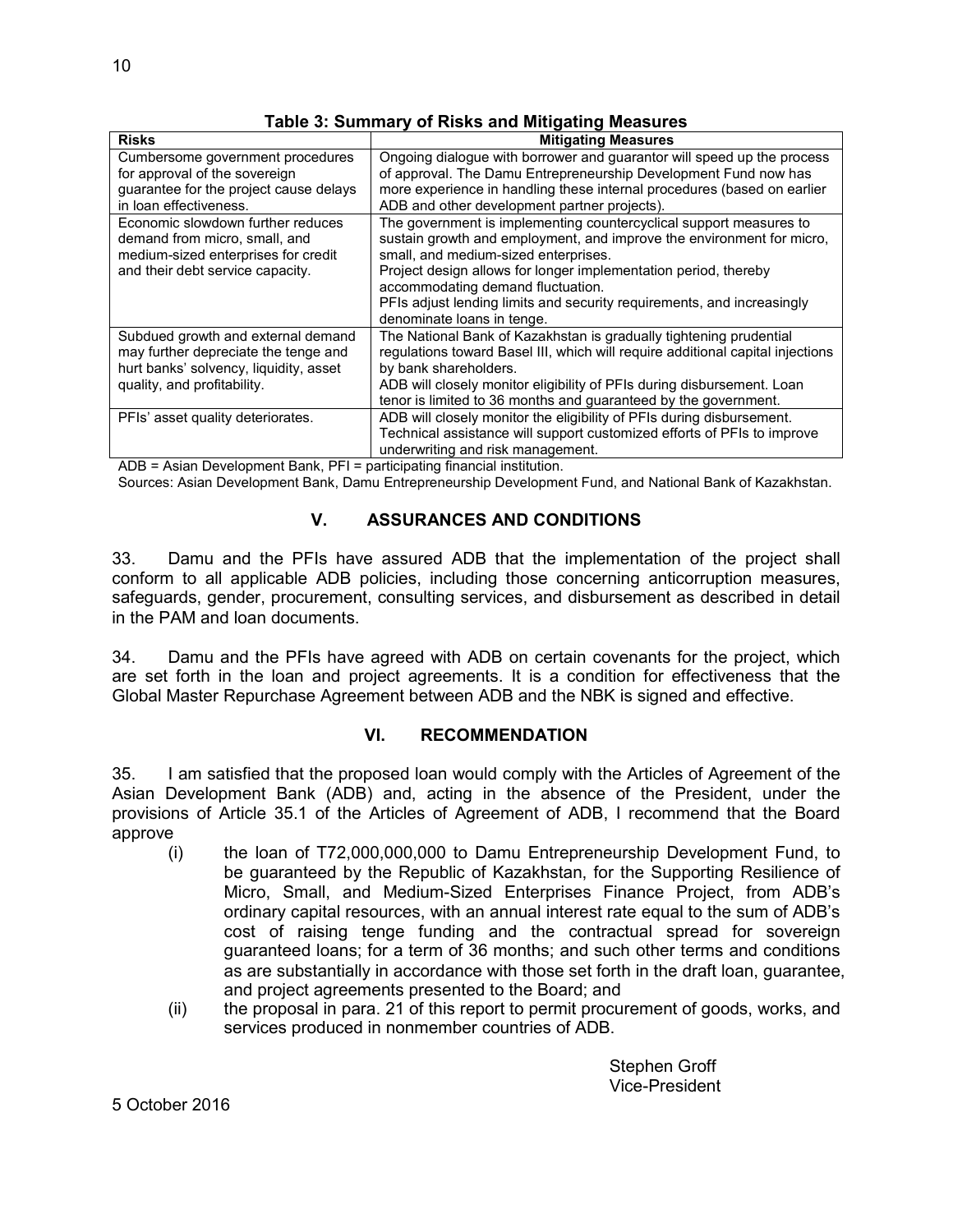# **DESIGN AND MONITORING FRAMEWORK**

| Impact the Project is Aligned With                                                                  |                                                                                                                                                                                   |                                                        |                                    |  |  |
|-----------------------------------------------------------------------------------------------------|-----------------------------------------------------------------------------------------------------------------------------------------------------------------------------------|--------------------------------------------------------|------------------------------------|--|--|
| The impact will be a sustained contribution of MSMEs to Kazakhstan's GDP, which is aligned with the |                                                                                                                                                                                   |                                                        |                                    |  |  |
|                                                                                                     | government's objectives of supporting entrepreneurship and the contribution of MSMEs to the non-oil<br>economy and employment under a challenging macro environment. <sup>a</sup> |                                                        |                                    |  |  |
|                                                                                                     | <b>Performance Indicators with</b>                                                                                                                                                | <b>Data Sources and</b>                                |                                    |  |  |
| <b>Results Chain</b>                                                                                | <b>Targets and Baselines</b>                                                                                                                                                      | <b>Reporting Mechanisms</b>                            | <b>Risks</b>                       |  |  |
| <b>Outcome</b>                                                                                      | By December 2020:                                                                                                                                                                 |                                                        |                                    |  |  |
| Sustainable                                                                                         | PFIs' outstanding loans to<br>а.                                                                                                                                                  | a-d. Damu's monitoring                                 | Economic                           |  |  |
| provision of loans                                                                                  | MSMEs increased by 20%                                                                                                                                                            | reports                                                | slowdown further                   |  |  |
| to MSMEs                                                                                            | (2015 baseline: 7410)                                                                                                                                                             |                                                        | reduces demand                     |  |  |
| maintained                                                                                          | billion)                                                                                                                                                                          |                                                        | from MSMEs for<br>credit and their |  |  |
|                                                                                                     | PFIs' outstanding loans to<br>b.<br><b>MSMEs outside of Almaty</b>                                                                                                                | a-f. PFIs' monitoring reports<br>and audited financial | debt service                       |  |  |
|                                                                                                     | and Astana cities increased                                                                                                                                                       | statements                                             | capacity.                          |  |  |
|                                                                                                     | by 20% (2015 baseline: $^{\rm b}$                                                                                                                                                 |                                                        |                                    |  |  |
|                                                                                                     | T224 billion)                                                                                                                                                                     |                                                        | Subdued growth                     |  |  |
|                                                                                                     | PFIs' number of MSME<br>C.                                                                                                                                                        |                                                        | and external                       |  |  |
|                                                                                                     | borrowers increased by<br>20% (2015 baseline: <sup>0</sup>                                                                                                                        |                                                        | demand may<br>further              |  |  |
|                                                                                                     | 178,312)                                                                                                                                                                          |                                                        | depreciate the                     |  |  |
|                                                                                                     | PFIs' net nonperforming<br>d.                                                                                                                                                     |                                                        | tenge and hurt                     |  |  |
|                                                                                                     | loan ratios <sup>c</sup> remained less                                                                                                                                            |                                                        | banks' solvency,                   |  |  |
|                                                                                                     | than or equal to 25% of                                                                                                                                                           |                                                        | liquidity, asset                   |  |  |
|                                                                                                     | total regulatory capital                                                                                                                                                          |                                                        | quality, and<br>profitability.     |  |  |
|                                                                                                     | (2015 baseline: below 25%)<br>Commercial banks' CAR <sup>d</sup><br>e.                                                                                                            |                                                        |                                    |  |  |
|                                                                                                     | met or exceeded minimum                                                                                                                                                           |                                                        | PFIs' asset                        |  |  |
|                                                                                                     | requirement of 10% (2015                                                                                                                                                          |                                                        | quality                            |  |  |
|                                                                                                     | baseline: minimum of 7.5%)                                                                                                                                                        |                                                        | deteriorates.                      |  |  |
|                                                                                                     | Microfinance organizations'<br>f.<br>capital ratio <sup>e</sup> met or                                                                                                            |                                                        |                                    |  |  |
|                                                                                                     | exceeded 15%                                                                                                                                                                      |                                                        |                                    |  |  |
| <b>Outputs</b>                                                                                      | By June 2019: <sup>1</sup>                                                                                                                                                        |                                                        |                                    |  |  |
| Financial<br>1 <sup>1</sup>                                                                         | At least 5,500 micro<br>1a.                                                                                                                                                       | 1a-c. Damu's and PFIs'                                 |                                    |  |  |
| inclusion                                                                                           | borrowers, of whom at least                                                                                                                                                       | monitoring reports                                     |                                    |  |  |
| sustained                                                                                           | 50% are women, reached                                                                                                                                                            |                                                        |                                    |  |  |
|                                                                                                     | by microfinance                                                                                                                                                                   |                                                        |                                    |  |  |
|                                                                                                     | organizations (2015<br>baseline: 0)                                                                                                                                               |                                                        |                                    |  |  |
|                                                                                                     | At least 1,000 small and<br>1 <sub>b</sub>                                                                                                                                        |                                                        |                                    |  |  |
|                                                                                                     | medium-sized borrowers, of                                                                                                                                                        |                                                        |                                    |  |  |
|                                                                                                     | whom at least 33% are                                                                                                                                                             |                                                        |                                    |  |  |
|                                                                                                     | women, reached by                                                                                                                                                                 |                                                        |                                    |  |  |
|                                                                                                     | commercial banks (2015<br>baseline: 0)                                                                                                                                            |                                                        |                                    |  |  |
|                                                                                                     | Volume of ADB-funded<br>1c.                                                                                                                                                       |                                                        |                                    |  |  |
|                                                                                                     | loans to MSMEs issued by                                                                                                                                                          |                                                        |                                    |  |  |
|                                                                                                     | PFIs is at least \$200 million                                                                                                                                                    |                                                        |                                    |  |  |
|                                                                                                     | equivalent (2015 baseline:                                                                                                                                                        |                                                        |                                    |  |  |
|                                                                                                     | 0), of which at least<br>\$50 million are to women                                                                                                                                |                                                        |                                    |  |  |
|                                                                                                     | subborrowers, and                                                                                                                                                                 |                                                        |                                    |  |  |
|                                                                                                     | \$120 million to                                                                                                                                                                  |                                                        |                                    |  |  |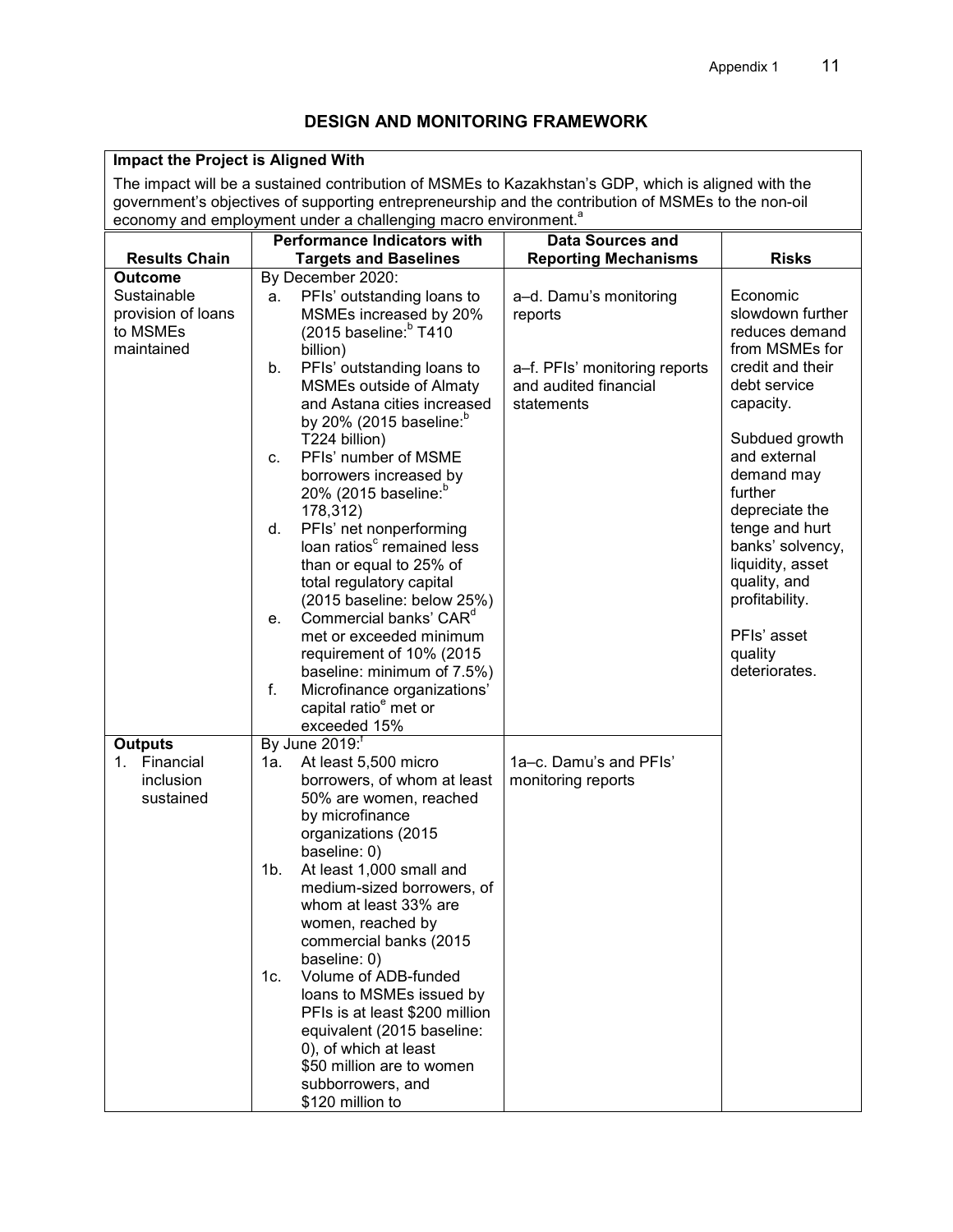|                                                                                                                                                                                                                                                                                                                                                                                                                                                                                                                                                                                                                                                                                                                                                                                                                                                                                                                                                                                                                                                                                                                                                                                                                                                                                                                                                                                                 | <b>Performance Indicators with</b>                                                                                                                                                                                                                                                                                                                                                                                                                                                                                    | <b>Data Sources and</b>                                                                                                             |              |  |
|-------------------------------------------------------------------------------------------------------------------------------------------------------------------------------------------------------------------------------------------------------------------------------------------------------------------------------------------------------------------------------------------------------------------------------------------------------------------------------------------------------------------------------------------------------------------------------------------------------------------------------------------------------------------------------------------------------------------------------------------------------------------------------------------------------------------------------------------------------------------------------------------------------------------------------------------------------------------------------------------------------------------------------------------------------------------------------------------------------------------------------------------------------------------------------------------------------------------------------------------------------------------------------------------------------------------------------------------------------------------------------------------------|-----------------------------------------------------------------------------------------------------------------------------------------------------------------------------------------------------------------------------------------------------------------------------------------------------------------------------------------------------------------------------------------------------------------------------------------------------------------------------------------------------------------------|-------------------------------------------------------------------------------------------------------------------------------------|--------------|--|
|                                                                                                                                                                                                                                                                                                                                                                                                                                                                                                                                                                                                                                                                                                                                                                                                                                                                                                                                                                                                                                                                                                                                                                                                                                                                                                                                                                                                 |                                                                                                                                                                                                                                                                                                                                                                                                                                                                                                                       |                                                                                                                                     |              |  |
| <b>Results Chain</b>                                                                                                                                                                                                                                                                                                                                                                                                                                                                                                                                                                                                                                                                                                                                                                                                                                                                                                                                                                                                                                                                                                                                                                                                                                                                                                                                                                            | <b>Targets and Baselines</b>                                                                                                                                                                                                                                                                                                                                                                                                                                                                                          | <b>Reporting Mechanisms</b>                                                                                                         | <b>Risks</b> |  |
| Efficiency of<br>2.<br>PFIs' lending<br>to MSMEs<br>improved                                                                                                                                                                                                                                                                                                                                                                                                                                                                                                                                                                                                                                                                                                                                                                                                                                                                                                                                                                                                                                                                                                                                                                                                                                                                                                                                    | subborrowers located<br>outside of Almaty or Astana<br>cities (2015 baseline: 0)<br>Selected PFIs have<br>2a.<br>improved credit<br>underwriting policies and<br>procedures in place (2015<br>baseline: not applicable)<br>Staff of Damu's and PFIs'<br>2b.<br>small and medium-sized<br>enterprise departments<br>trained on gender analysis<br>(2015 baseline: not                                                                                                                                                  | 2a-b. Consultants'<br>monitoring reports, Damu<br>monitoring reports, ADB's<br>mission back-to-office<br>reports, and other reports |              |  |
|                                                                                                                                                                                                                                                                                                                                                                                                                                                                                                                                                                                                                                                                                                                                                                                                                                                                                                                                                                                                                                                                                                                                                                                                                                                                                                                                                                                                 | applicable)                                                                                                                                                                                                                                                                                                                                                                                                                                                                                                           |                                                                                                                                     |              |  |
| <b>Key Activities with Milestones</b><br>1.<br>Financial inclusion sustained<br>1.1.<br>PFIs onlend to MSMEs (beginning Q1 2017, continuous until Q2 2019).<br>1.2.<br>Damu and PFIs implement outreach and other support activities to target groups (women<br>entrepreneurs, lending outside the larger cities) (beginning Q1 2017, continuous until Q2 2019).<br>PFIs provide monthly reports to Damu and quarterly and semiannual reports to ADB, including<br>1.3.<br>disbursements, financial performance of the PFI, safeguards, and development effectiveness results<br>(continuous beginning Q2 2017 until end of project).<br>Damu provides quarterly reports to ADB (continuous beginning Q1 2017 until end of project).<br>1.4.<br>2.<br>Efficiency of PFIs lending to MSMEs improved<br>2.1.<br>Recruit consultants and finalize TA agreements with PFIs (by Q1 2017).<br>PFIs participate in customized advisory programs to develop and improve lending to MSMEs<br>2.2.<br>(beginning Q2 2017).<br>Consultants provide business advice to PFIs on MSMEs lending technology (by Q2 2019).<br>2.3.<br><b>Project Management Activities</b><br>Prepare periodical reports, including gender action plan and environmental and social management system<br>monitoring reports.<br>Periodical audit review and review missions that monitor executing agency and PFIs' performance. |                                                                                                                                                                                                                                                                                                                                                                                                                                                                                                                       |                                                                                                                                     |              |  |
| <b>Inputs</b>                                                                                                                                                                                                                                                                                                                                                                                                                                                                                                                                                                                                                                                                                                                                                                                                                                                                                                                                                                                                                                                                                                                                                                                                                                                                                                                                                                                   |                                                                                                                                                                                                                                                                                                                                                                                                                                                                                                                       |                                                                                                                                     |              |  |
| Asian Development Bank: \$200 million (ordinary capital resources loan)                                                                                                                                                                                                                                                                                                                                                                                                                                                                                                                                                                                                                                                                                                                                                                                                                                                                                                                                                                                                                                                                                                                                                                                                                                                                                                                         |                                                                                                                                                                                                                                                                                                                                                                                                                                                                                                                       |                                                                                                                                     |              |  |
| Financial Sector Development Partnership Special Fund: \$500,000 (capacity development TA)                                                                                                                                                                                                                                                                                                                                                                                                                                                                                                                                                                                                                                                                                                                                                                                                                                                                                                                                                                                                                                                                                                                                                                                                                                                                                                      |                                                                                                                                                                                                                                                                                                                                                                                                                                                                                                                       |                                                                                                                                     |              |  |
| <b>Assumptions for Partner Financing</b>                                                                                                                                                                                                                                                                                                                                                                                                                                                                                                                                                                                                                                                                                                                                                                                                                                                                                                                                                                                                                                                                                                                                                                                                                                                                                                                                                        |                                                                                                                                                                                                                                                                                                                                                                                                                                                                                                                       |                                                                                                                                     |              |  |
| Not applicable<br>ADB = Asian Development Bank; CAR = capital adequacy ratio; Damu = Damu Entrepreneurship Development Fund;                                                                                                                                                                                                                                                                                                                                                                                                                                                                                                                                                                                                                                                                                                                                                                                                                                                                                                                                                                                                                                                                                                                                                                                                                                                                    |                                                                                                                                                                                                                                                                                                                                                                                                                                                                                                                       |                                                                                                                                     |              |  |
| Astana.<br>b<br>participate in the project at a later stage.<br>с                                                                                                                                                                                                                                                                                                                                                                                                                                                                                                                                                                                                                                                                                                                                                                                                                                                                                                                                                                                                                                                                                                                                                                                                                                                                                                                               | GDP = gross domestic product; MSMEs = micro, small, and medium-sized enterprises; PFI = participating financial<br>institution; $Q =$ quarter; $TA =$ technical assistance.<br>Government of Kazakhstan. 2014. State Program of Industrial and Innovative Development of the Republic of<br>Kazakhstan for 2015-2019. Astana; and Government of Kazakhstan. 2015. Update to Business Roadmap 2020.<br>Baselines considering identified PFIs at the time of loan approval. Baselines to be updated if new institutions |                                                                                                                                     |              |  |
|                                                                                                                                                                                                                                                                                                                                                                                                                                                                                                                                                                                                                                                                                                                                                                                                                                                                                                                                                                                                                                                                                                                                                                                                                                                                                                                                                                                                 | Ratio of net nonperforming loans to total regulatory capital, defined as loans overdue more than 90 days, less loan<br>loss reserves as a percentage of regulatory capital, based on data reported in PFIs' compliance certificates to                                                                                                                                                                                                                                                                                |                                                                                                                                     |              |  |

- ADB.
- 
- 
- <sup>d</sup> Defined as total regulatory capital to total risk-weighted assets.<br><sup>e</sup> Defined as equity to total assets.<br><sup>f</sup> These indicators refer to MSME loans funded with ADB loan proceeds.

Source: Asian Development Bank.